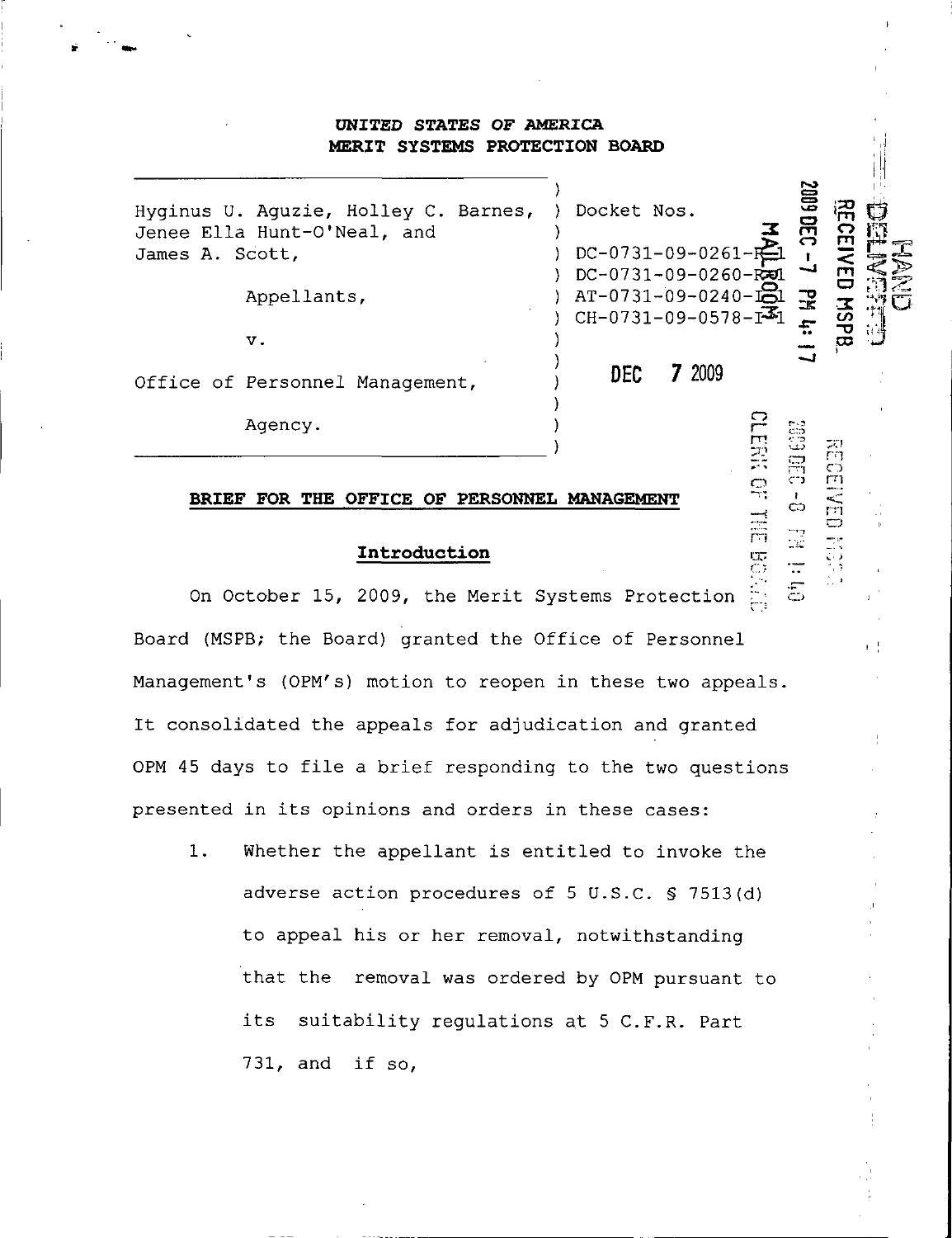2. Whether review of the other actions on appeal, i.e., debarment and cancellation of eligibilities, remain within the Board's jurisdiction under 5 C.F.R. § 731.501.

Aguzie v. Office of Pers. Mgmt., 112 M.S.P.R. 276, 279 (2009); Barnes v. Office of Pers. Mgmt., 112 M.S.P.R. 273, 275 (2009).

On October 15, 2009, the Board consolidated Aguzie and Barnes with the appeal of James A. Scott v. Office of Personnel Management, No. CH-0731-09-0578-I-1. On October 22, 2009, the Board consolidated to Aguzie, Barnes, and Scott the appeal of Jenee Ella Hunt-O'Neal v. Office of Personnel Management, No.  $AT-0731-09-0240-I-1.<sup>1</sup>$ 

### STATEMENT OF THE CASE

### A. Background

On December 15, 2008, 0PM informed the appellant Aguzie, who had been hired by the United States Commission on Civil Rights on May 17, 2006, that it had found him

÷,

 $\mathcal{L}^{\dagger}$ 

 $\begin{array}{c} \begin{array}{c} \begin{array}{c} \end{array} \\ \begin{array}{c} \end{array} \end{array} \end{array}$ ₿,  $\frac{1}{13}$ 

 $\overline{2}$ 

<sup>0</sup>PM submits that the order consolidating the Hunt-O'Neal appeal to the other three appeals may have been improvidently granted. Appellant Hunt-O'Neal apparently would not, based on her service history, meet the definition of an "employee" in 5 U.S.C. § 7511(a)(1)(A). See Hunt-O'Neal Agency File, tabs 2a, 2n (Notification of Personnel Action forms showing that Ms. Hunt-O'Neal was appointed January 7, 2008 subject to a one-year probationary period, and removed less than one year later, on January 5, 2009}.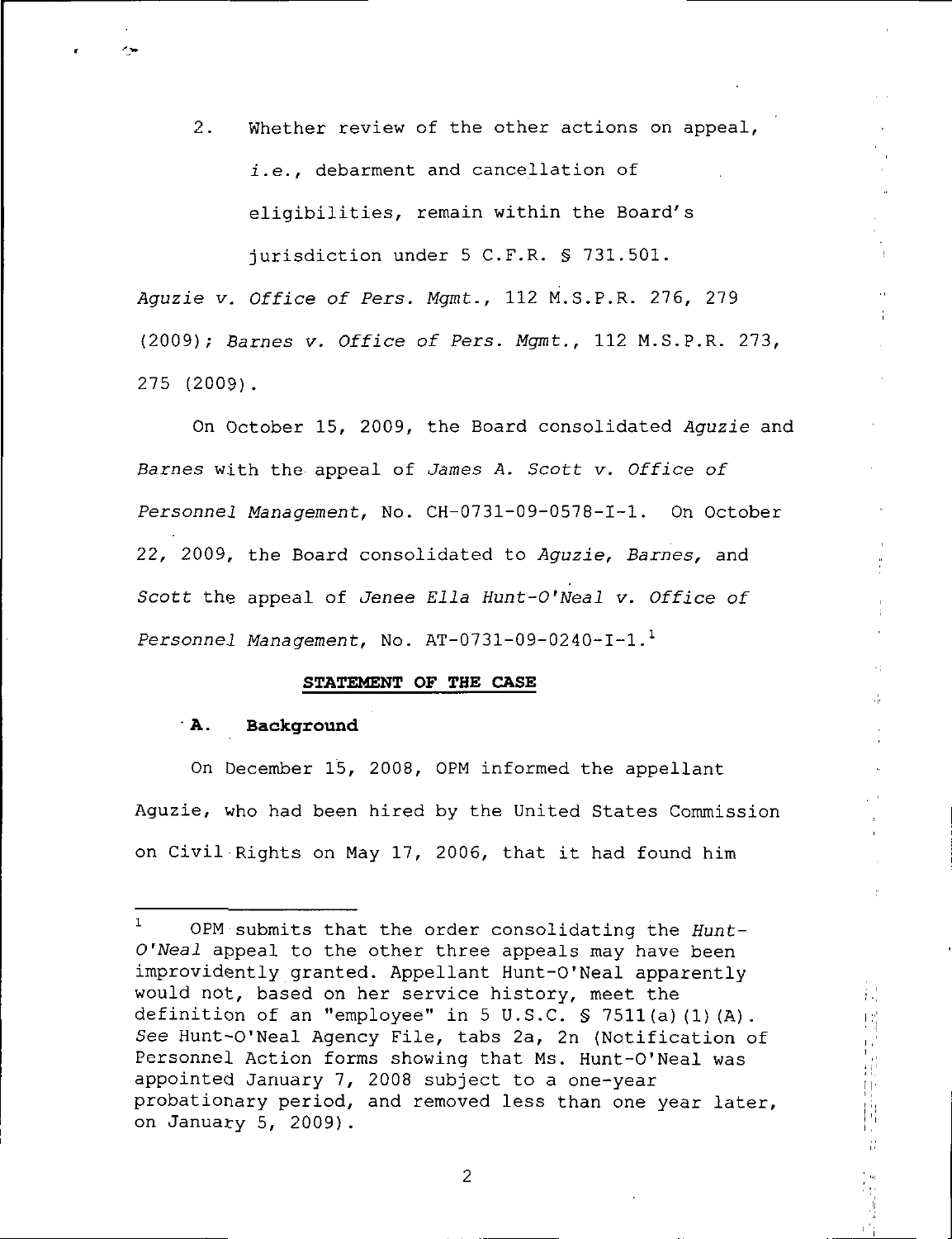unsuitable for his position under 5 CFR Part 731. OPM charged Aguzie with making material, intentional false statements in his employment application, which is one of eight specified grounds for determining an individual unsuitable for federal employment under 5 C.F.R. § 731.202(b)(3).

Similarly, on December 1, 2008, OPM informed the appellant Barnes, who had been hired by the Department of Homeland Security on November 12, 2006, that it had found her unsuitable for her position under 5 C.F.R. part 731. OPM charged Barnes with making material, intentional false statements on an SF-86 Questionnaire for National Security Positions and in a "Personal Subject Interview."

Τþ

÷Τ

 $\mathcal{V}_{\mathcal{A}}$  $\mathbf{i}$ 

Consistent with the procedural safeguards provided to employees by 5 C.F.R. §§ 731.302-303, both Aguzie and Barnes were afforded notice and an opportunity to respond. Thereafter, as required by 5 C.F.R. § 731.304, OPM issued decisions based on the evidence of record concerning the material, intentional false statements, in each case taking into account the "additional considerations" enumerated at 5 C.F.R. § 731.202(c) that it deemed pertinent. OPM directed both Aguzie's and Barnes' employing agencies to remove them from the rolls under 5 CFR § 731.304. OPM also cancelled any reinstatement eligibility obtained from the

 $\mathfrak{Z}$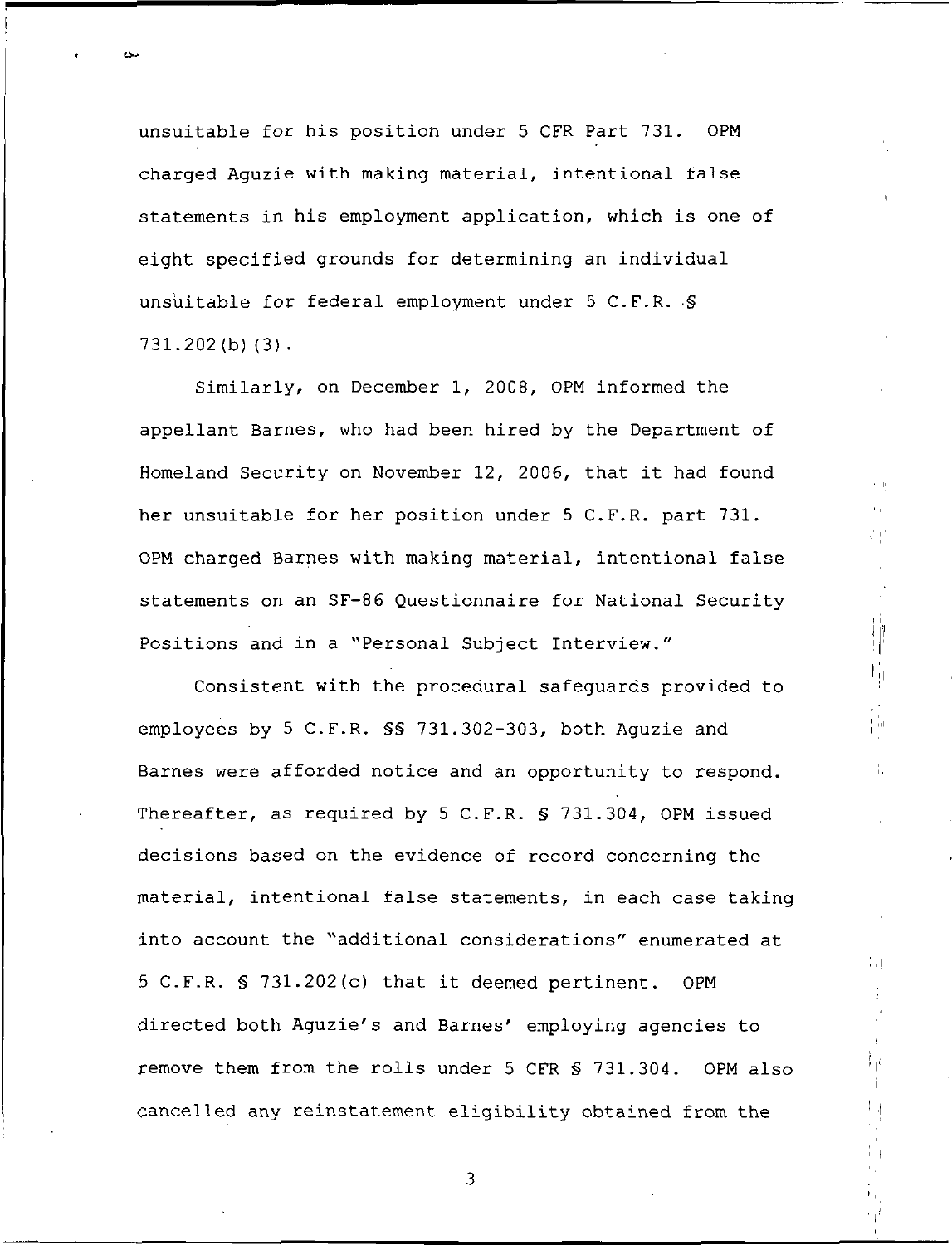appointments or any other eligibilities Aguzie or Barnes may have had for positions in the competitive service; and debarred each of them from competition for, or appointment to, any covered position for a period of three years. Aguzie, 112 M.S.P.R. at 277; Barnes, 112 M.S.P.R. at 274.

-1

i<br>Tu

Ϊij

 $\mathcal{Q}$ 

 $\frac{1}{\sqrt{2}}$ 

İЧ.

本地

### B. The Board's Decisions

The Board's initial decisions sustained 0PM's suitability removal actions in both Aguzie and Barnes. Both appellants filed petitions for review.

The Board found that neither petition met the Board's criteria for review and it denied both. Nonetheless, the Board reopened the cases on its own motion to "address the question, not raised below or on petition for review, of whether the appellant is entitled to appeal his [or her] removal to the Board as an adverse action under 5 U.S.C. chapter 75, subchapter II." Aguzie, 112 M.S.P.R. at 277- 78; Barnes, 112 M.S.P.R. at 275.

The Board observed that the appellants occupied competitive service positions and had completed their probationary periods "therefore satisf(ying) the definition of an 'employee' at 5 U.S.C. § 7511(a)(1)(A)." Aguzie, 112 M.S.P.R. at 278; Barnes, 112 M.S.P.R. at 275. The Board noted that removals may fall within the scope of Chapter 75 of Title 5 and that "an employee against whom a[ ]

 $\overline{4}$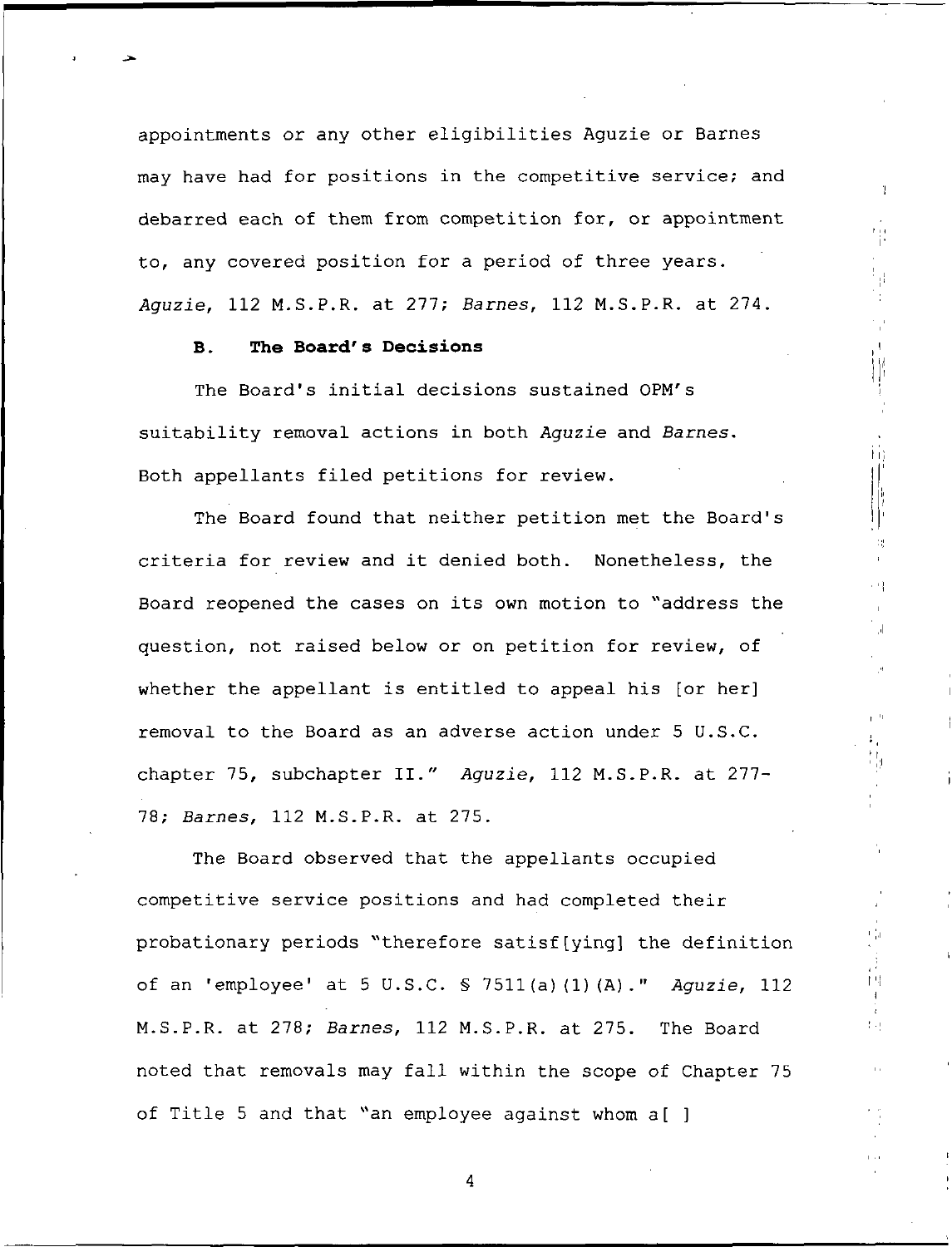[Chapter 75] action is taken is entitled to certain procedural protections . . . ." Aguzie, 112 M.S.P.R. at 278. Therefore, the Board suggested, "notwithstanding 0PM's characterization of the removal as an action under 5 C.F.R. part 731," the appellants "may have a statutory right to appeal [their] removal as an adverse action under chapter 75, subchapter II." Aguzie, 112 M.S.P.R. at 278; Barnes, 112 M.S.P.R. at 275.

 $\pm 1$ 

小长

τģ.

As the Board recognized, "[t]he distinction [between a removal under Chapter 75 of Title 5 and one under 5 C.F.R. Part 731] is not merely academic." Aguzie, 112 M.S.P.R. at 278. The Board's Chapter 75 jurisdiction includes the authority to mitigate penalties under the factors articulated in Douglas v. Vetarans Administration, 5 M.S.P.R. 280, 296 (1981). By contrast, its jurisdiction under Part 731 is limited to determining whether the underlying suitability determination is supported by preponderant evidence. 5 C.F.R. § 731.501; see also Folio v. Dep't of Homeland Sec., 402 F.3d 1350, 1354-55 (Fed Cir. 2005}. In addition, the respondent in an adverse action under Chapter 75 would not be 0PM, but would be the employing agency "as it was the latter agency that effected the removal action, even if it did so at 0PM's direction" under 5 C.F.R. § 731.304 ("the employing agency must remove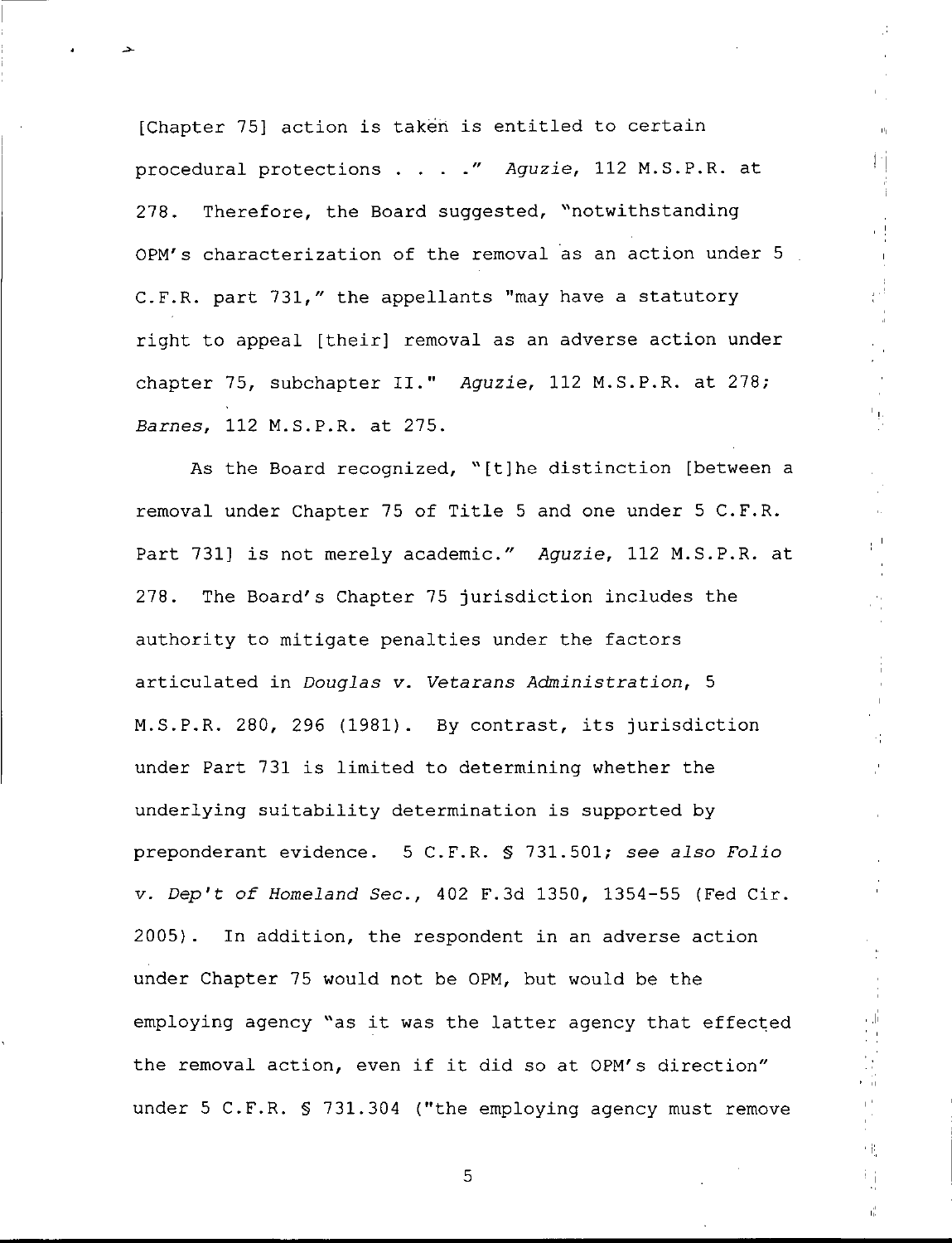the appointee or employee from the rolls within 5 work days of receipt of OPM's final decision"). Aguzie, 112 M.S.P.R. at 278.

The Board acknowledged that OPM's suitability regulations preclude taking a removal action under both 5 C.F.R. Part 731 and Part 752. It opined that "[t]o the extent § 731.204(f) may purport to carve out an exception to the Board's statutory jurisdiction under 5 U.S.C. § 7513(d), the validity of the regulation is in doubt." Id. at 278-79. Based on this discussion, the Board posed the two questions that we now address in this brief.<sup>2</sup>

### SUMMARY OF ARGUMENT

The Office of Personnel Management is authorized by statutes and Presidential executive orders that pre-date the Civil Service Reform Act to regulate suitability and to

OPM notes that additional cases have been stayed before Judge Weiss of the Board's Office of Regional Operations pending the outcome of this litigation, and after the Board resolves the two questions presented, it should order Judge Weiss to lift the stays.

 $\mathcal{L}$ The Aguzie and Barnes petitions failed to meet the Board's criteria for review. Aguzie, 112 M.S.P.R. at 277; Barnes, 112 M.S.P.R. at 274. Accordingly, OPM requests that after the Board resolves the two questions presented in OPM's favor, it should do no more than issue final orders under 5 C.F.R. § 1201.113(c) informing the appellants of their right to judicial review under 5 U.S.C. § 7703. However, petitions for review are still pending in the Hunt-O'Neal and Scott appeals, and after the Board resolves the two questions presented, it should order additional briefing to allow OPM to address those petitions for review on the merits.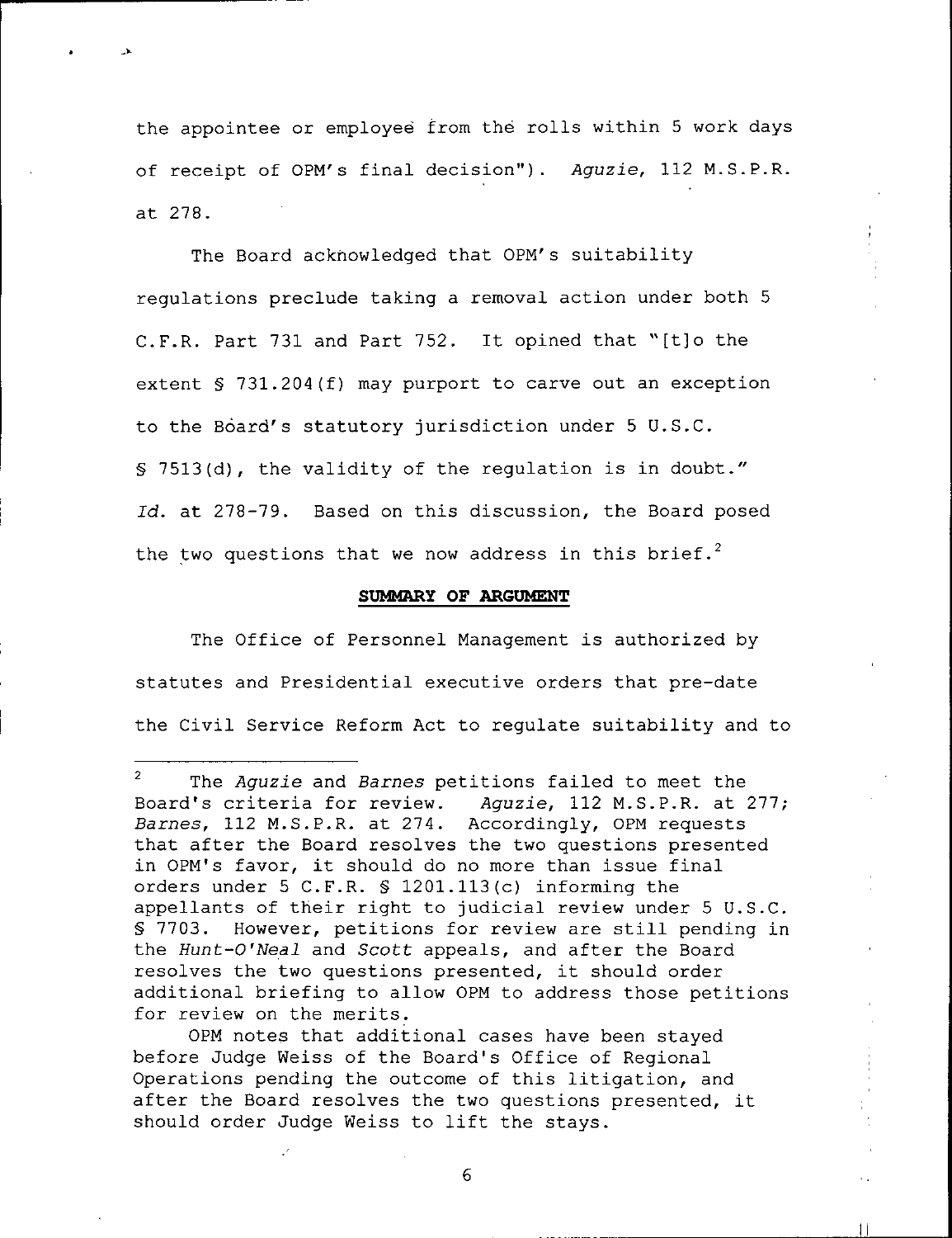direct the removal of an employee who is disqualified on suitability grounds. OPM's suitability regulations in 5 C.F.R. Part 731 and OPM's adverse action regulations in 5 C.F.R. Part 752 dictate that an 0PM directed suitability removal may not be adjudicated under the adverse action procedures of Chapter 75. In fact, the Board's own jurisdictional regulations in 5 C.F.R. Part 1201 are to the same effect, precluding the Board from adjudicating a suitability appeal as anything other than a suitability appeal.

The Board's sua sponte suggestion in this case that OPM's suitability regulations appear to carve out an exception to its statutory jurisdiction under Chapter 75 is, of course, contrary to these regulations. It is also inconsistent with a long line of heretofore unquestioned Board and Federal Circuit precedent under which suitability removals have been adjudicated for decades pursuant to 5 C.F.R. Part 731, rather than 5 U.S.C. Chapter 75.

In fact, OPM-directed suitability removals and agencyinitiated adverse actions have long coexisted under civil service law and are equally grounded in statute. Therefore, under the Federal Circuit's ruling in Lovshin v. Department of the Navy, 767 F.2d 826 (Fed. Cir. 1985) (en bane), the Board cannot require suitability actions to be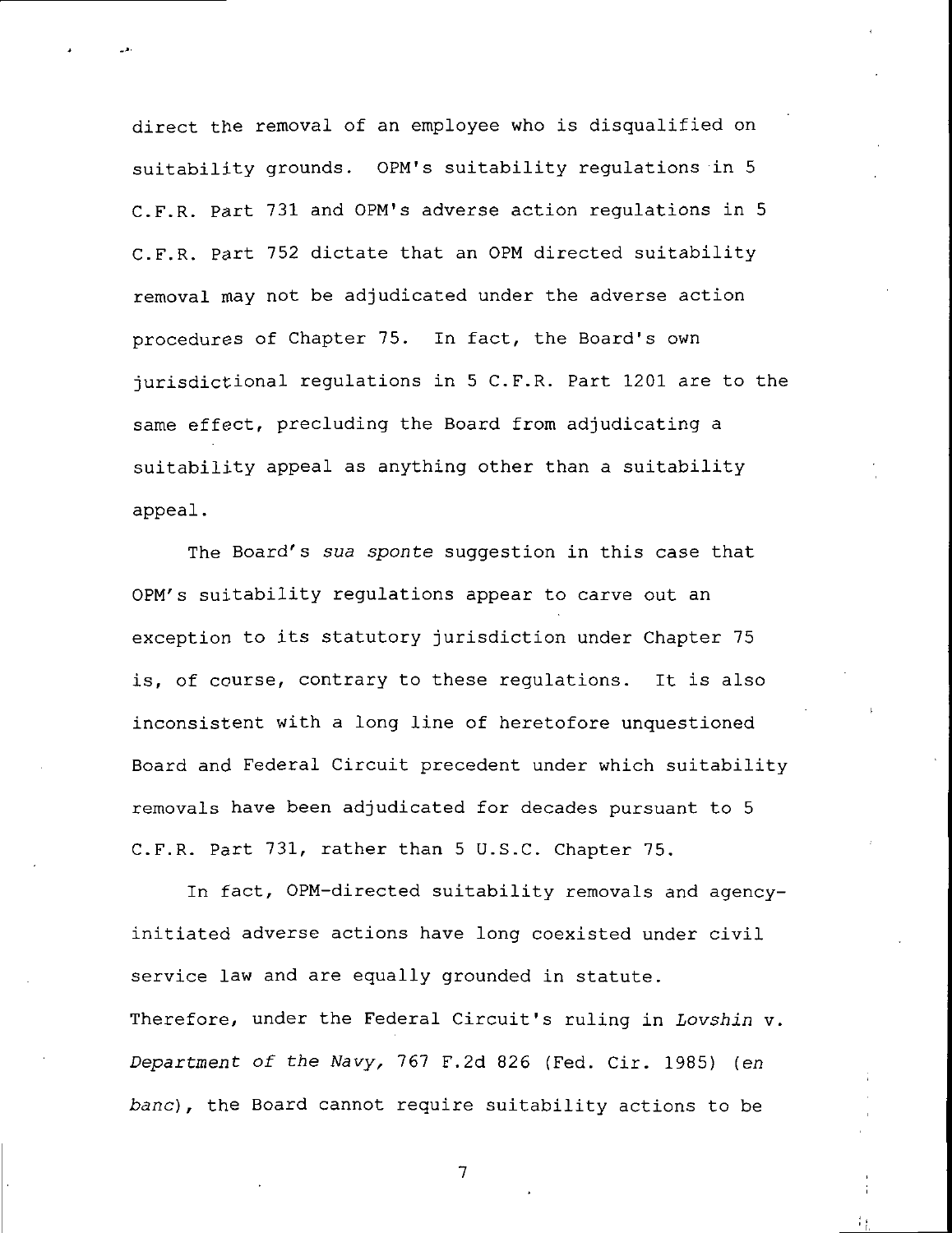adjudicated as adverse actions. Rather, the Board must adjudicate suitability actions under the standards and procedures that 0PM has prescribed in Part 731.

Indeed,.it is not possible for suitability appeals initiated by 0PM to be adjudicated under Chapter 75 as adverse action appeals. The latter are initiated by the employing agency and may result in penalty mitigation. By contrast, an employing agency exercises no management judgment in enforcing 0PM<sup>1</sup>s suitability removal order, and may even oppose it. 0PM's regulatory enforcement interest in taking a suitability action is not the same as the employing agency's management interest, nor is it legally possible to "mitigate" a directed suitability removal.

#### ARGUMENT

## A. OPM's Broad Authority to Regulate Suitability Actions Has a Distinct Basis in Statutes and Executive Orders that Pre-Date Chapter 75

The authority of 0PM to initiate suitability removal actions (and that of its predecessor, the Civil Service Commission) has a long history whose genesis is in statutorily-based Executive Orders that preceded the passage of the Civil Service Reform Act of 1978 by several decades.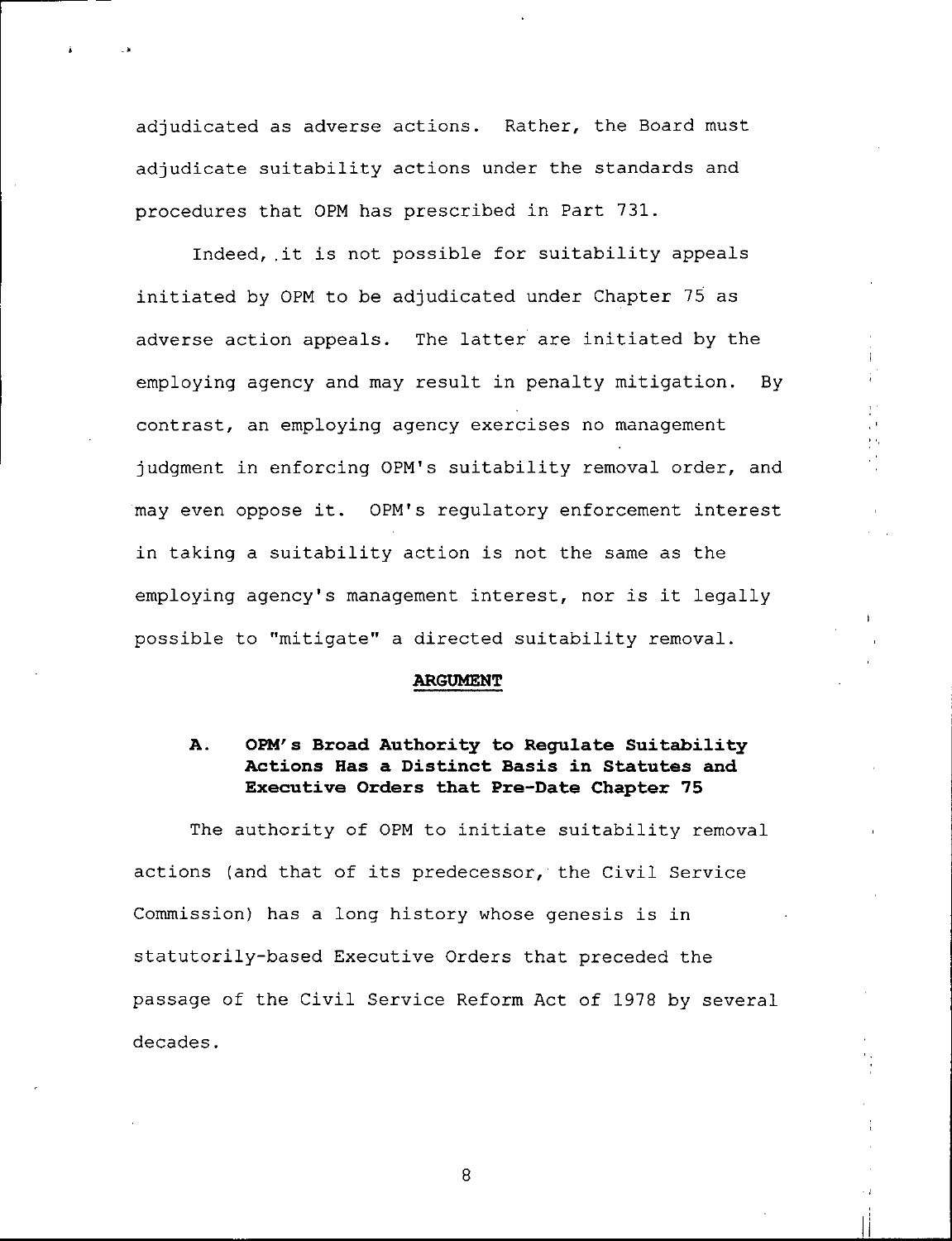Section 3302 of title 5, U.S. Code authorizes the President to "prescribe rules governing the competitive service" and 5 U.S.C. § 7301 authorizes the President to "prescribe regulations for the conduct of employees in the executive branch." Section 3301 further authorizes the President to "prescribe such regulations for the admission of individuals into the civil service ... as will best promote the efficiency of that service" and to "ascertain the fitness of applicants as to . . . character." See also 5 U.S.C. § 1104 (generally authorizing the President to delegate to 0PM "in whole or in part, authority for personnel management functions").

Pursuant to these authorities, President Eisenhower issued Executive Order (E.O.) 10577 on November 22, 1954.<sup>3</sup> Rule V of E.G. 10577 provided that "[t]he Commission . . . . may require appointments to be made subject to investigation to enable the Commission to determine, after appointment, that the requirements of law or the Civil Service Rules and Regulations have been met." It further provided the Civil Service Commission with the authority to direct the removal of employees who were found unsuitable

<sup>3</sup> See E.G. 10577, auth. cit., 3 C.F.R. 218 (1954-58) (citing the Civil Service Act of 1883, codified in relevant part, as amended, at 5 U.S.C. § 3302, and citing R.S. 1753, codified as amended at 5 U.S.C. §§ 3301, 7301).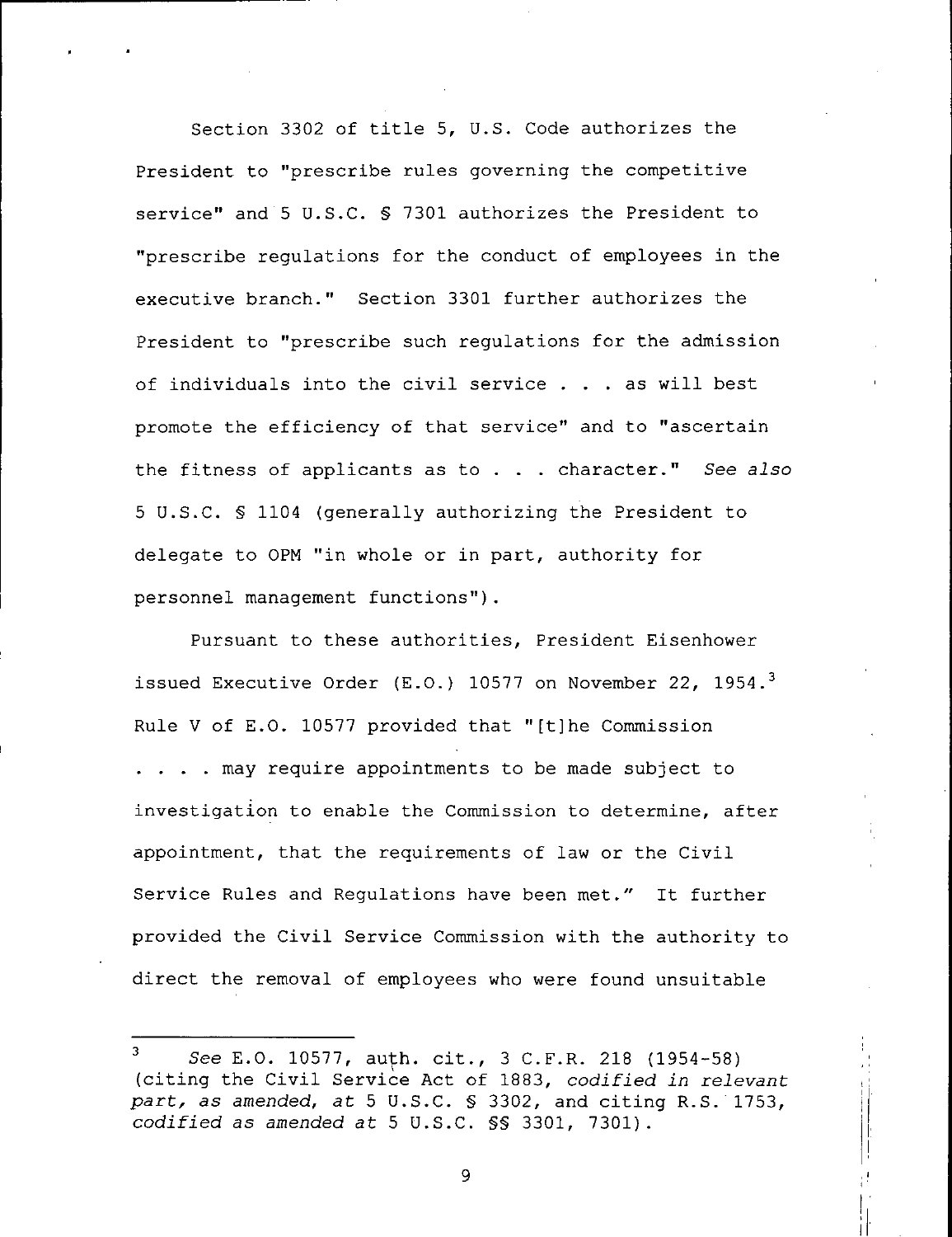for Federal employment, stating that "[wjhenever the Commission finds that an employee serving under such an appointment is disqualified for Federal employment, it may instruct the agency to remove him, or to suspend him pending an appeal from the Commission's finding . . . ."

计中止

 $\bar{1}$ 

In Executive Order 12107 of December 28, 1978, the President modified the language of Civil Service Rule V but its import (a delegation of independent authority governing suitability removals) remains the same. It now reads, in relevant part, as follows: "The Director [of 0PM] is authorized to ensure enforcement of the civil service laws, rules, and regulations, and all applicable Executive orders, by ... [i]nstructing an agency to separate or take other action against an employee serving an appointment subject to investigation when the Director finds that the employee is disqualified for Federal employment." See E.G. 10577, r. V, § 5.3(a)(l), reprinted as amended, 5 U.S.C.A. § 3301, codified as amended, 5 C.F.R.  $\{5.3(a)(1)\}.$ 

In addition to authorizing 0PM to direct an agency to remove an employee found unsuitable for employment, Rule V delegates broad rulemaking and enforcement authority to 0PM. It states that 0PM "shall promulgate and enforce regulations necessary to carry out the provisions of the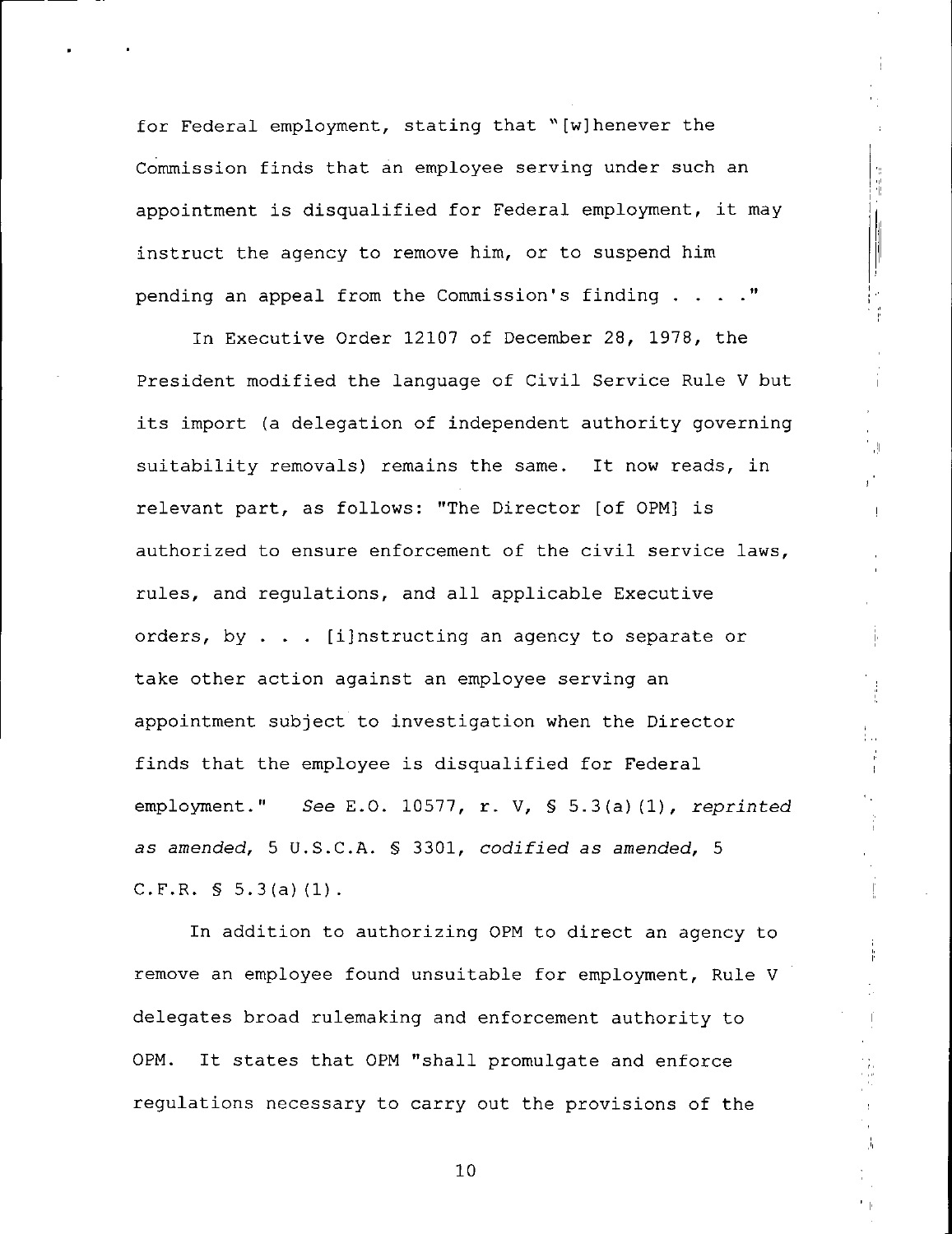Civil Service Act . . . , the Civil Service Rules, and all other statutes and Executive orders conferring responsibilities on the Office." Civil Service Rule V, § 5.1, reprinted as amended, 5 U.S.C.A. § 3301, codified as amended,  $5$  C.F.R.  $$5.1.^4$ 

The suitability rulemaking authority the President delegated in E.G. 10577 is complemented by independent statutory grants of rulemaking authority to 0PM. Thus, 0PM's suitability regulations also cite as authority, 5 U.S.C. § 1302, a provision of the Civil Service Act which directs 0PM, "subject to the rules prescribed by the President under this title for the administration of the competitive service," to "prescribe regulations for,

τŤ

Other Civil Service Rules under E.O. 10577, as amended, address 0PM's suitability standard-setting and suitability investigative authority. See 5 C.F.R.  $$§$  2.1(a), 5.2(a). See also section 8(b) of E.O. 10450 of April 27, 1953, 3 C.F.R. 936 (1949-1953), reprinted as amended in 5 U.S.C. § 7311, making 0PM primarily responsible for investigations of persons "entering or employed in the competitive service;" sections 2.3(b) and 3(a)(i) of E.G. 13467 of June 30, 2008, 73 Fed. Reg. 38103 (July 2, 2008), reaffirming E.O. 10450 and 10577, designating 0PM as "suitability executive agent," and stating that 0PM "will continue to be responsible for developing and implementing uniform and consistent policies and procedures to ensure the effective, efficient, and timely completion of investigations and adjudications relating to determinations of suitability;" and section 5 of E.O. 13488 of January 16, 2009, 74 Fed. Reg. 4111 (Jan. 22, 2009), vesting 0PM with responsibility to promulgate public trust reinvestigation standards "to ensure . . . suitability for continued employment."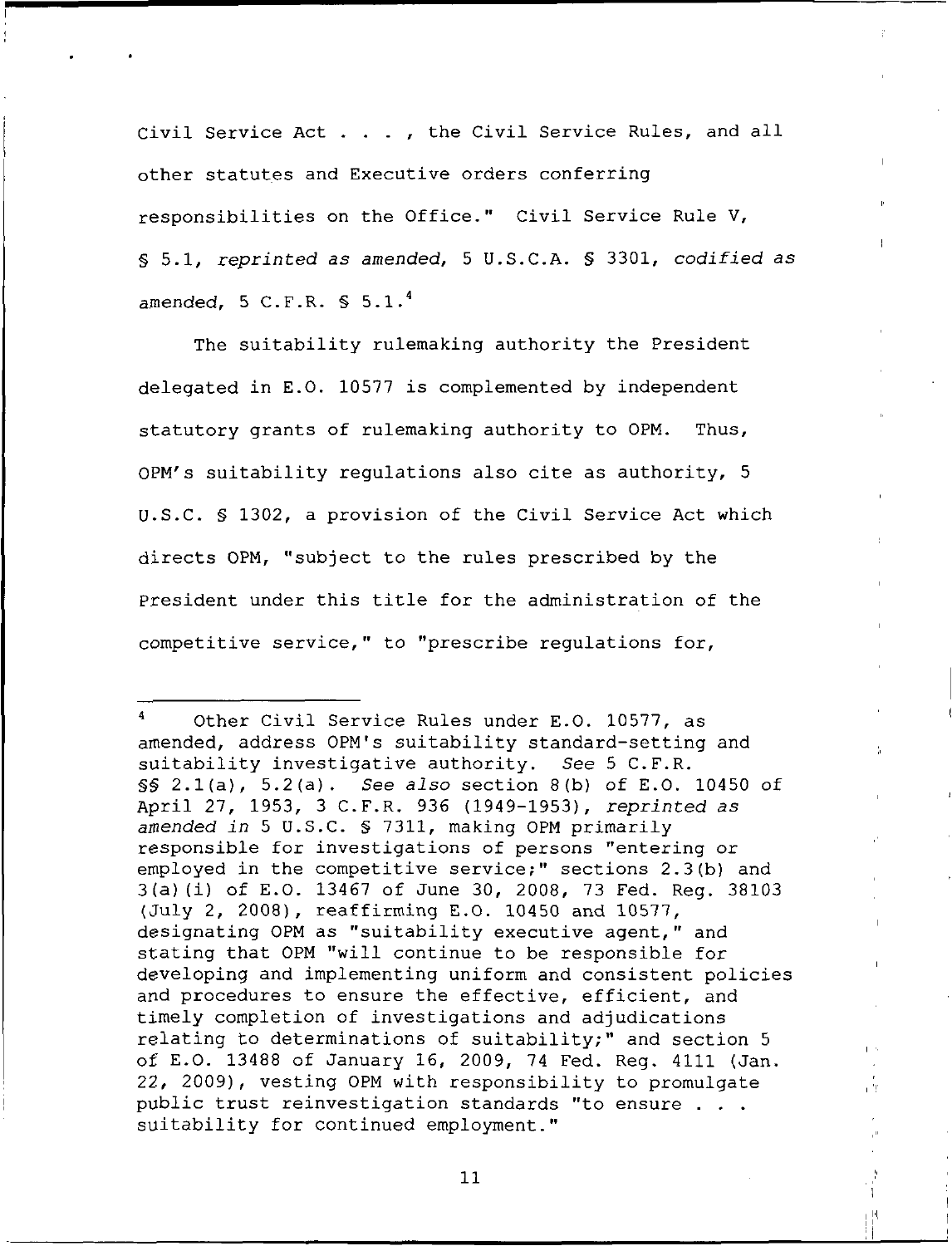control, supervise, and preserve the records of, examinations for the competitive service." See also, 5 U.S.C. § 1103(a)(5) (directing 0PM to "execut[e], administer[], and enforc[e] . . . the civil service rules and regulations of the President and the Office and the laws governing the civil service"); 5 U.S.C.  $\lesssim$  1104(b)(3) (separately directing 0PM "to ensure compliance with the civil service laws, rules, and regulations" independent of any delegation by the President or by OPM under subsection  $(a)$ ).

# B. OPM's Regulations, as Well as Those of the MSPB Distinguish Between OPM Initiated Suitability Removals and Adverse Actions Taken By Employing Agencies

OPM's regulations implementing its suitability removal authority reflect its distinct basis and differentiate such removals from those that find their basis in Chapter 75. Indeed, the MSPB's own regulations recognize the same distinction.

OPM's suitability regulations are contained at 5 C.F.R. Part 731. They provide that OPM may "take a suitability action . . . against an employee based on the criteria of § 731.202(b)(3), (4), or (8)." 5 C.F.R.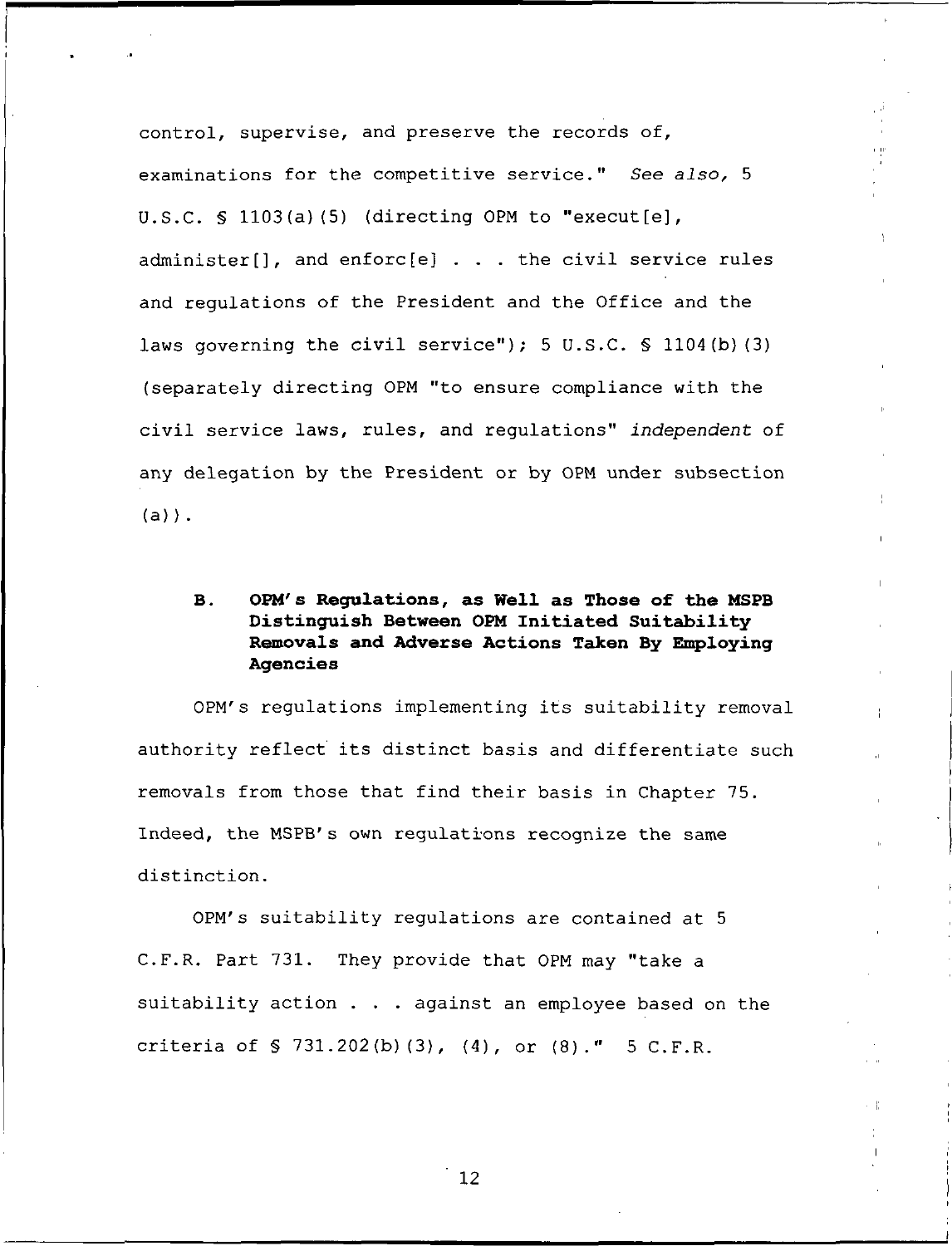§ 731.105{d). An "employee" is defined as "a person who has completed the first year of a subject-to-investigation appointment," and a "suitability action" includes a "[r]emoval." 5 C.F.R.  $\frac{1}{5}$  731.101(b), 731.203(a)(2).

ÎЭ

페

The procedures that apply to 0PM initiated suitability actions are set forth at 5 C.F.R. Part 731, Subpart C. The MSPB's jurisdiction over 0PM initiated suitability actions is provided by 5 C.F.R. Part 731, Subpart E. As the Federal Circuit has recognized, the Board's jurisdiction over suitability appeals "is not plenary, but is limited to those matters over which it has been given jurisdiction by law, rule, or regulation . . . ." Folio v. Dep't of Homeland Sec., 402 F.3d 1350, 1353 (Fed. Cir. 2005). Section 731.501 "was promulgated by 0PM and . . . Congress granted 0PM the authority to define the scope of the Board's authority." Folio, 402 F.3d at 1355.<sup>5</sup>

<sup>5</sup> OPM amended section 731.501 in 2008. The Board appears to ask whether OPM, in amending its regulations, intended to alter the Federal Circuit's conclusion in Folio that the Board lacks jurisdiction to review the appropriateness of the suitability action taken. Aguzie, 112 M.S.P.R. at 277 n.l. Although not directly relevant to the question presented in this appeal, the answer is that OPM intended no such thing. OPM amended the regulation to state that a suitability "action" was appealable to the Board  $(i.e., that a final agency action triggers the right$ of appeal), but the supplementary information does not state OPM intended to expand the Board's jurisdiction to allow it to review the appropriateness of the Agency's choice of an "action." The text of the amended regulation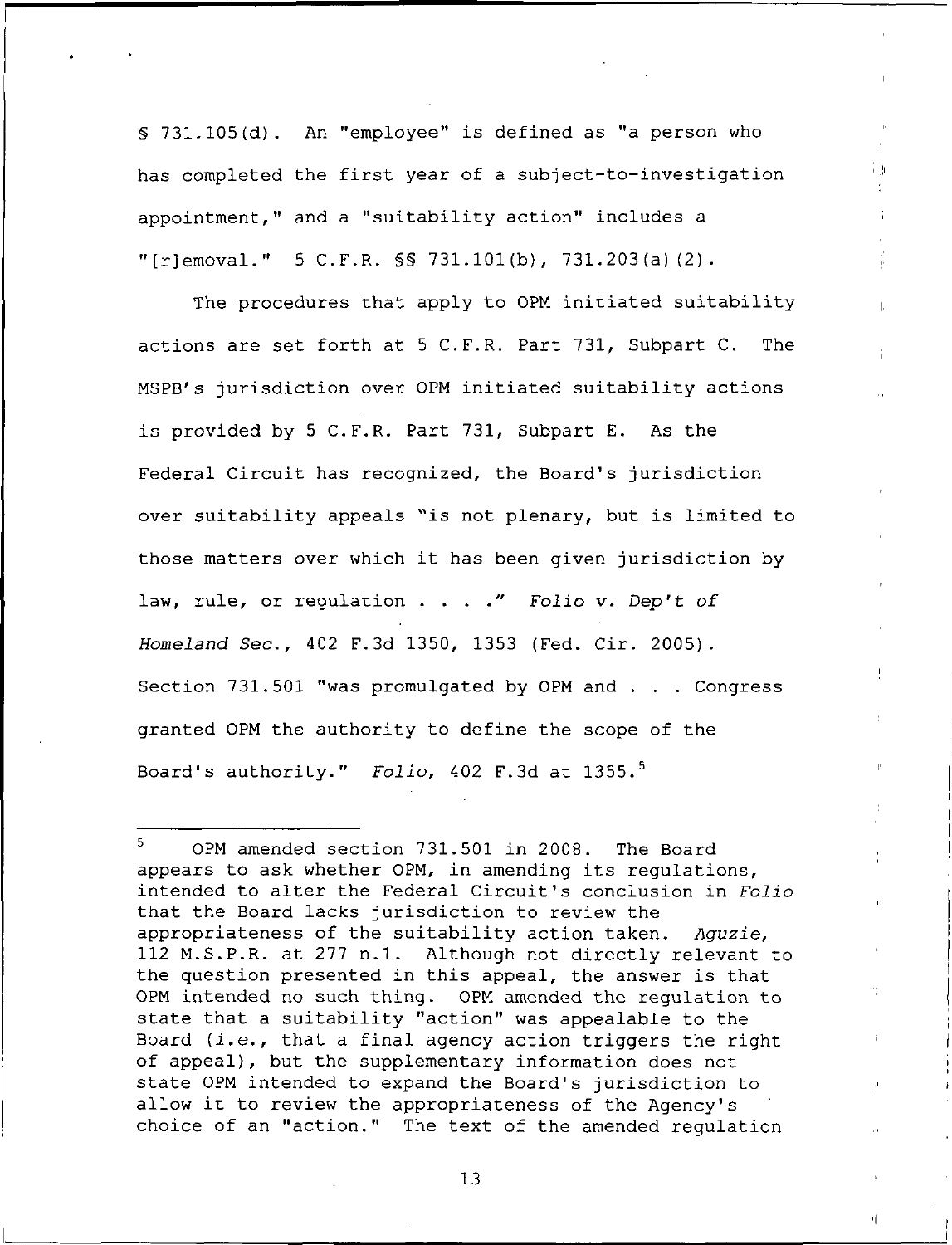The regulations at Part 731 distinguish between the OPM-initiated suitability actions against employees and adverse actions taken by agencies. They provide that "an agency may not take a suitability action against an employee" but that "[n]othing in this-part precludes an agency from taking an adverse action against an employee under the procedures and standards of part 752 of this title. . . ."  $5$  C.F.R.  $$731.105(e)$ . OPM's regulations further state that "an action to remove an ... employee for suitability reasons under this part is not an action under part . . . 752 of this chapter." 5 C.F.R. §731.203(f)(emphasis in original).

Chapter 75 of title 5 delineates the procedures that an agency must follow and the standards that apply when it takes an adverse action against one of its employees. Section 7513(a) provides that "[ujnder regulations

itself precludes an expansion of the Board's jurisdiction, since it explicitly allows the Board to review only whether "one or more of the charges . . . is supported by a preponderance of the evidence," and explicitly allows only 0PM or the employing agency to review "whether the suitability action taken is appropriate." See 5 C.F.R. § 731.501(b). Moreover, 'if 0PM had meant to alter the Folio holding or analysis, or to give the Board appellate jurisdiction over the appropriateness of a suitability action, it would have stated that explicitly. 0PM, like Congress, does not "alter the fundamental details of a regulatory scheme in vague terms or ancillary provisions it does not, one might say, hide elephants in mouseholes." Whitman v. Am. Trucking Assns., Inc., 531 U.S. 457, 468 (2001).

Ť

拙

t,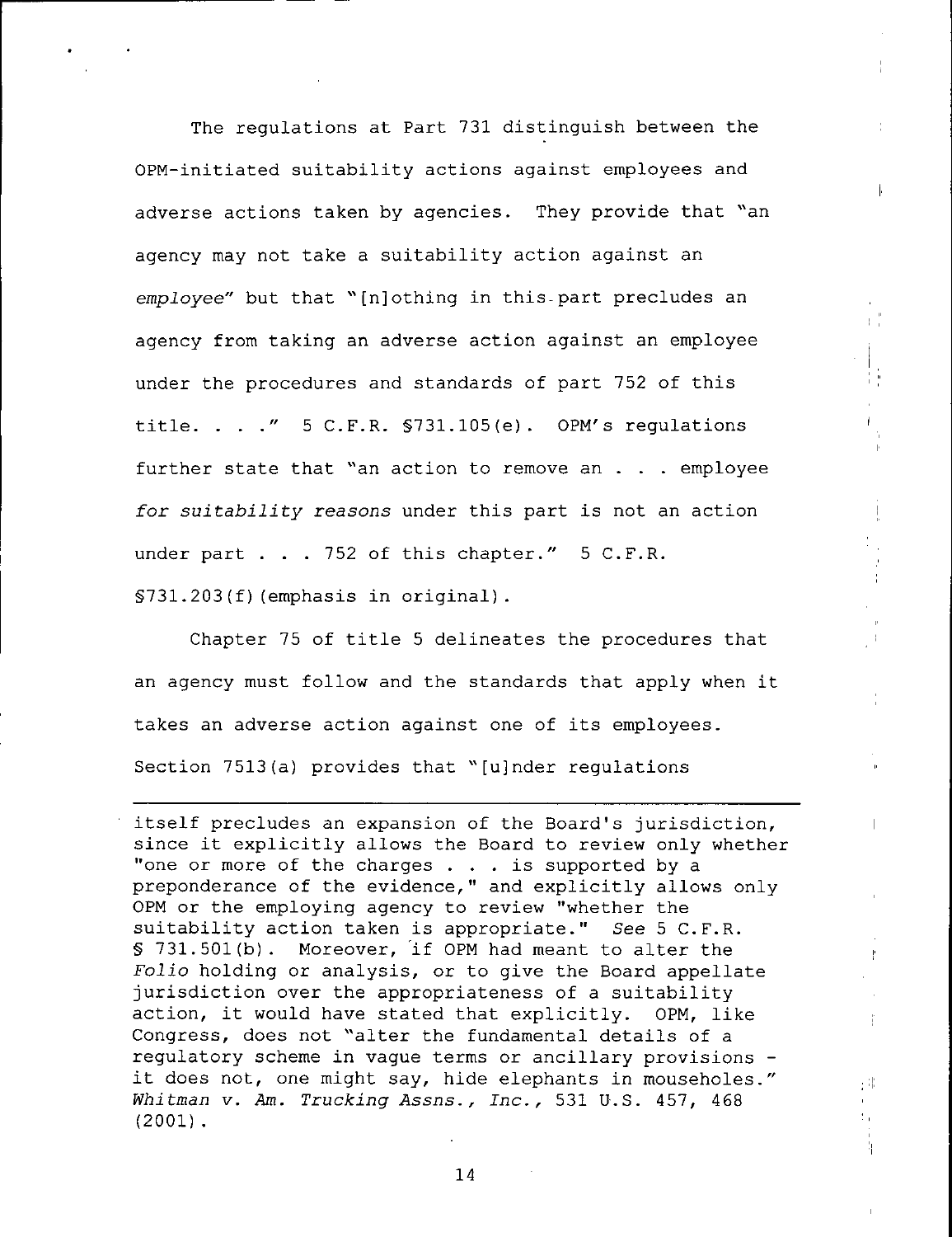prescribed by the Office of Personnel Management, an agency may take an action covered by this subchapter against an employee only for such cause as will promote the efficiency of the service."

0PM's regulations implementing this authority for agency-initiated adverse actions are codified at 5 C.F.R. Part 752. As those regulations specify, Chapter 75's adverse action procedures do not apply to actions "taken or directed by the Office of Personnel Management under part 731 . . . of this chapter." 5 C.F.R. 752.401(b) (10); see also 5 C.F.R. § 731.203(f)("an action to remove an appointee or an employee . . . under this part is not an action under part  $\ldots$  . 752 of this chapter").

Finally, although the Board made no reference to its own regulations in the Aguzie and Barnes decisions, those regulations are consistent with 0PM's. They incorporate the same distinction between removals effected by employing agencies under Chapter 75 "for such cause as will promote the efficiency of the service"  $(5 C.F.R. S 1201.3(a)(2)),$ and "the disqualification of an employee or applicant because of a suitability determination" ordered by 0PM or by an agency acting pursuant to authority delegated by 0PM. 5 C.F.R. § 1201.3(a) (7), citing 5 C.F.R. § 731.501 (0PM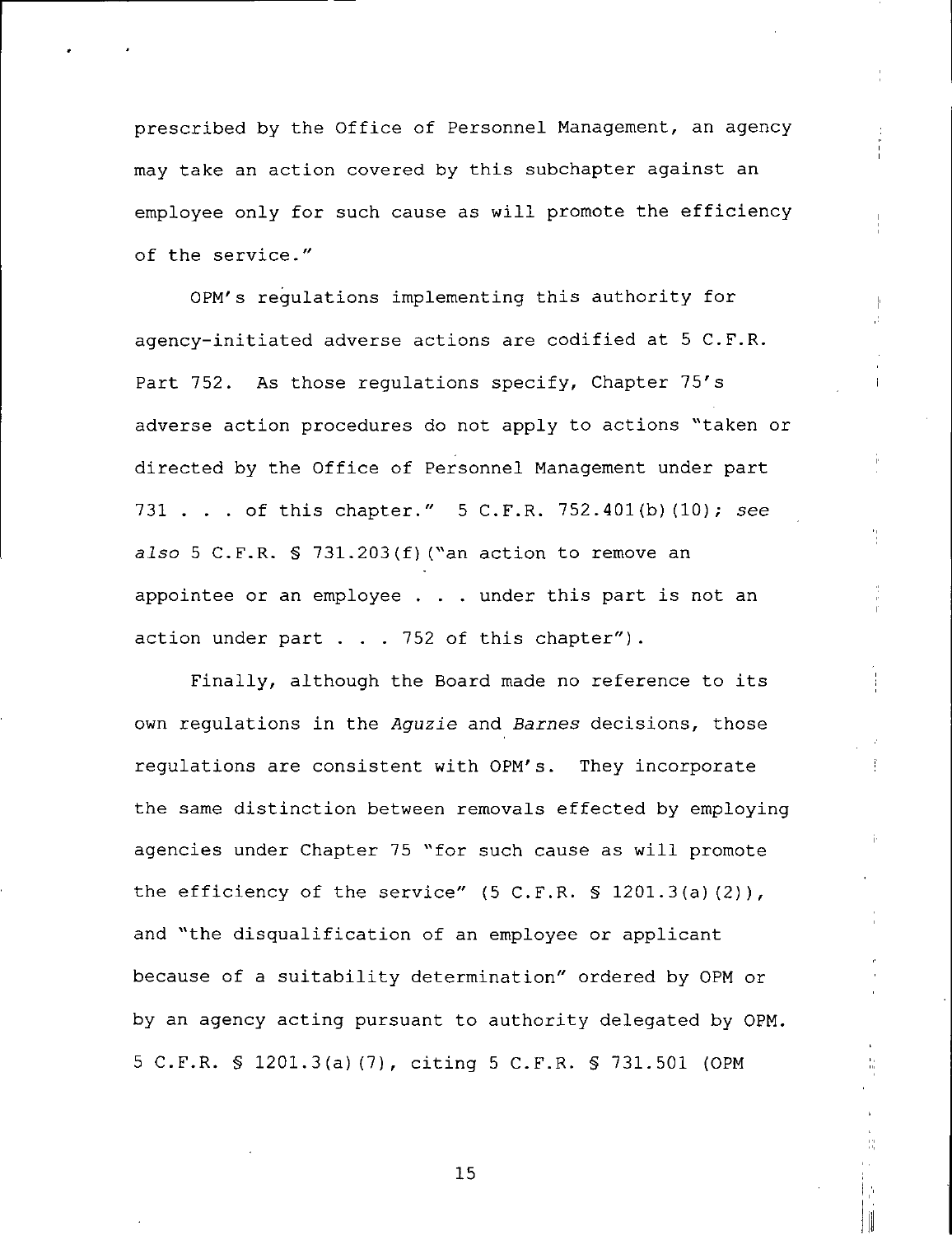regulation granting Board jurisdiction over appeals from suitability actions).<sup>6</sup>

# C. In the Civil Service Reform Act of 1978, Congress Ratified the Use of Separate Procedures for Directed Suitability Removals and Adverse Actions

Notwithstanding the regulatory scheme outlined above, in these cases the Board sua sponte suggested that the validity of the separate suitability appeals process and of 0PM's regulations "is in doubt" because they allegedly "purport to carve out an exception to the Board's statutory jurisdiction under 5 U.S.C. §7513(d)." Aguzie, 112 M.S.P.R. at 279. The Board's suggestion collides, of course, with the well-established principle that the regulations of an agency exercising rulemaking authority delegated to it by Congress are entitled to great deference. Chevron U.S.A., Inc. v. Natural Res. Def. Council, Inc., 467 U.S. 837 (1984).

It also ignores the long line of both Board and Federal Circuit precedent under which suitability removals have been adjudicated for decades. See, e.g., Doerr v.

N ŋ,

The Board's jurisdiction over suitability appeals is derivative of 0PM's grant of a right of appeal. Moreover, as the Federal Circuit has held, the Board is bound to its regulation and cannot amend it through adjudication: "the Board's regulation is the governing law and may not be overturned by the Board outside the procedural requirements of section 553." Tunik v. Soc. Sec. Admin., 407 F. 3d 1326, 1341 {Fed. Cir. 2005).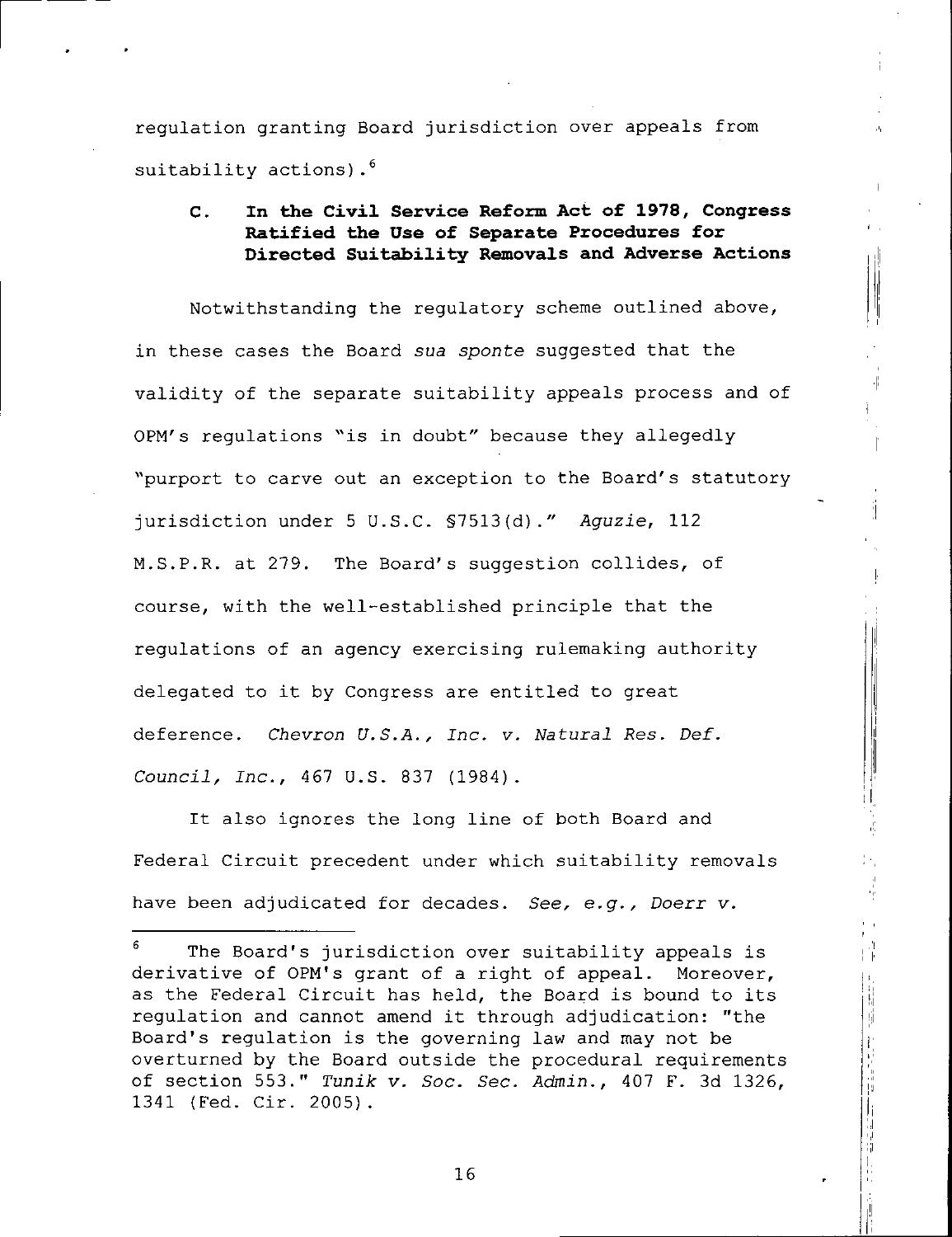Office of Pers. Mgmt., 104 M.S.P.R. 196 (2006); Sosa v. Office of Pers. Mgmt., 101 M.S.P.R. 583 (2006); McClain v. Office of Pers. Mgmt., 76 M.S.P.R. 230 (1997). See also Kissner v. Office of Personnel Management, 792 F.2d 133 (Fed. Cir. 1986); and Shelton v. Office of Personnel Management, 42 M.S.P.R. 214, 221 (1989), aff'd, 904 F.2d 46 (Fed. Cir. 1990) (table). These removals have not been adjudicated under the adverse action procedures set forth in Chapter 75, but rather under Title 5, Part 731 of the Code of Federal Regulations.<sup>7</sup>

Å.

 $\frac{1}{2}$ 

In fact, the directed removal authority in Civil Service Rule V has long coexisted with and does not facially conflict with other directed and agency-initiated removal authorities. As the Federal Circuit has recognized, civil service rules that do not "facially conflict" with civil service statute and that have long "coexisted" with them have an independent vitality. Lackhouse v. Merit Sys. Prot. Bd., 773 F.2d 313, 316 (Fed.

 $7$  See generally Shelton, 42 M.S.P.R. at 221 (explaining that "the Board has no precedent for applying the *Douglas* case [which applies to Chapter 75 adverse actions] to mitigate an 0PM action under 5 C.F.R. part 731, once 0PM has determined that an employee or applicant is unsuitable for Federal employment. Although 0PM sets forth factors it must consider in determining whether its action under Part 731 will promote the efficiency of the service, those factors go to the very essence of the suitability determination in the first instance, and not to the propriety of the 'penalty' flowing therefrom").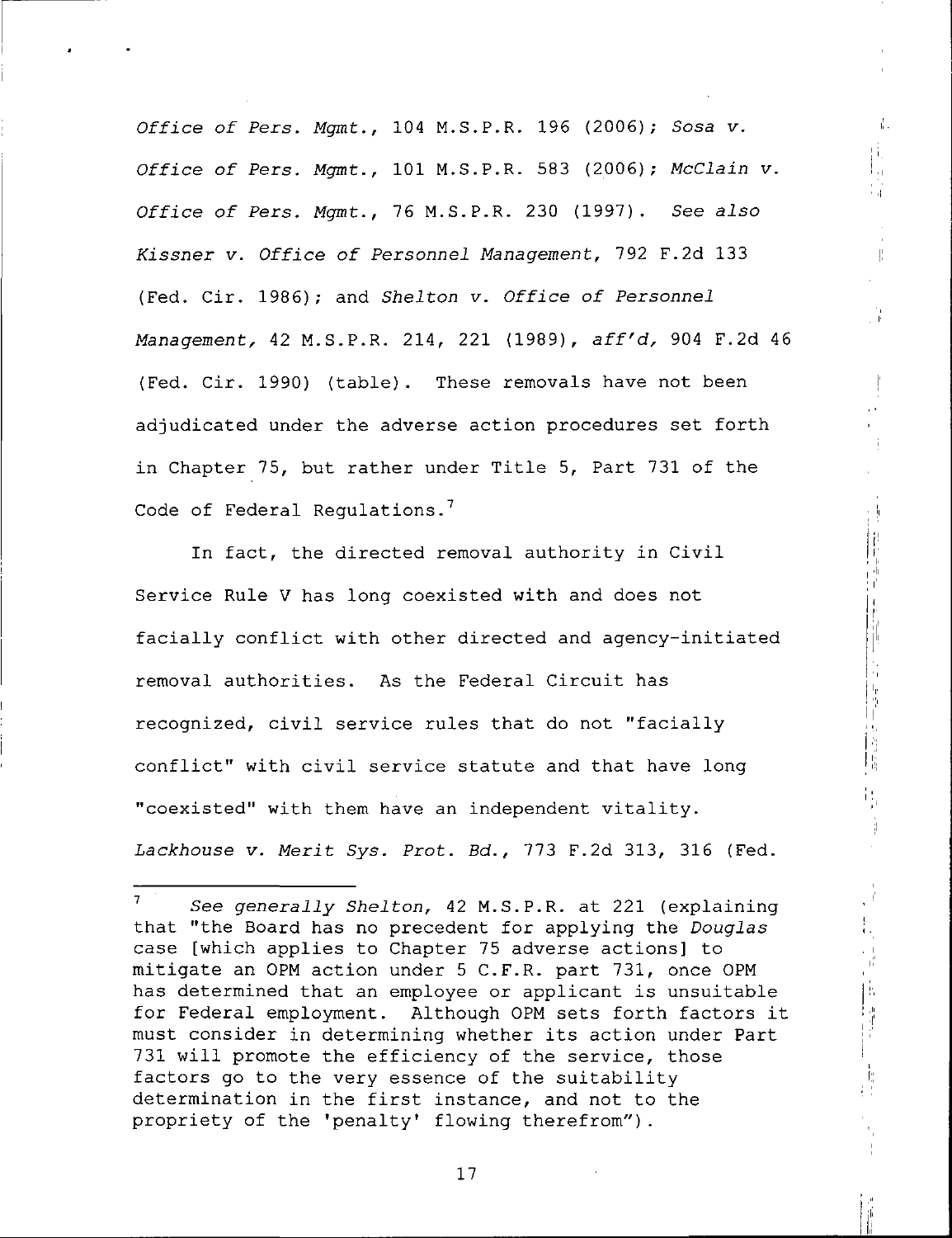Cir. 1985). Congress is presumed to be aware of the existence of the Civil Service Rules in enacting statutes and, if it intends to amend or repeal them, will so indicate. Lackhouse, 773 F.2d at 316 n.6, 317.

 $\begin{bmatrix} 1 \\ 1 \\ 0 \\ 0 \end{bmatrix}$ 

Here, there is not only a lack of evidence that Congress intended to repeal Civil Service Rule V, there is affirmative evidence that Congress ratified it. In reauthorizing Civil Service law in the Civil Service Reform Act of 1978, Congress directed OPM to "execut[e], administer!], and enforc[e]" the existing Civil Service Rules, which would, of course, include Rule V. It further authorized 0PM "to prescribe regulations and to ensure compliance with" the existing Civil Service Rules. Finally, in substituting 0PM for the Civil Service Commission, it empowered 0PM to regulate and control competitive examinations "subject to" the existing Civil Service Rules, including Rule V. Pub. L. No. 95-454, §§ 201(a), 906(a)(2), 92 Stat. 1111, 1119, 1121, 1224, 5 U.S.C. 1103(a) (5), 1104(b) (3), 1302(a) .

"The normal assumption, where Congress amends one part of a law leaving another part unchanged, is that 'the two were designed to function as parts of an integrated whole' and each should be given 'as full a play as possible'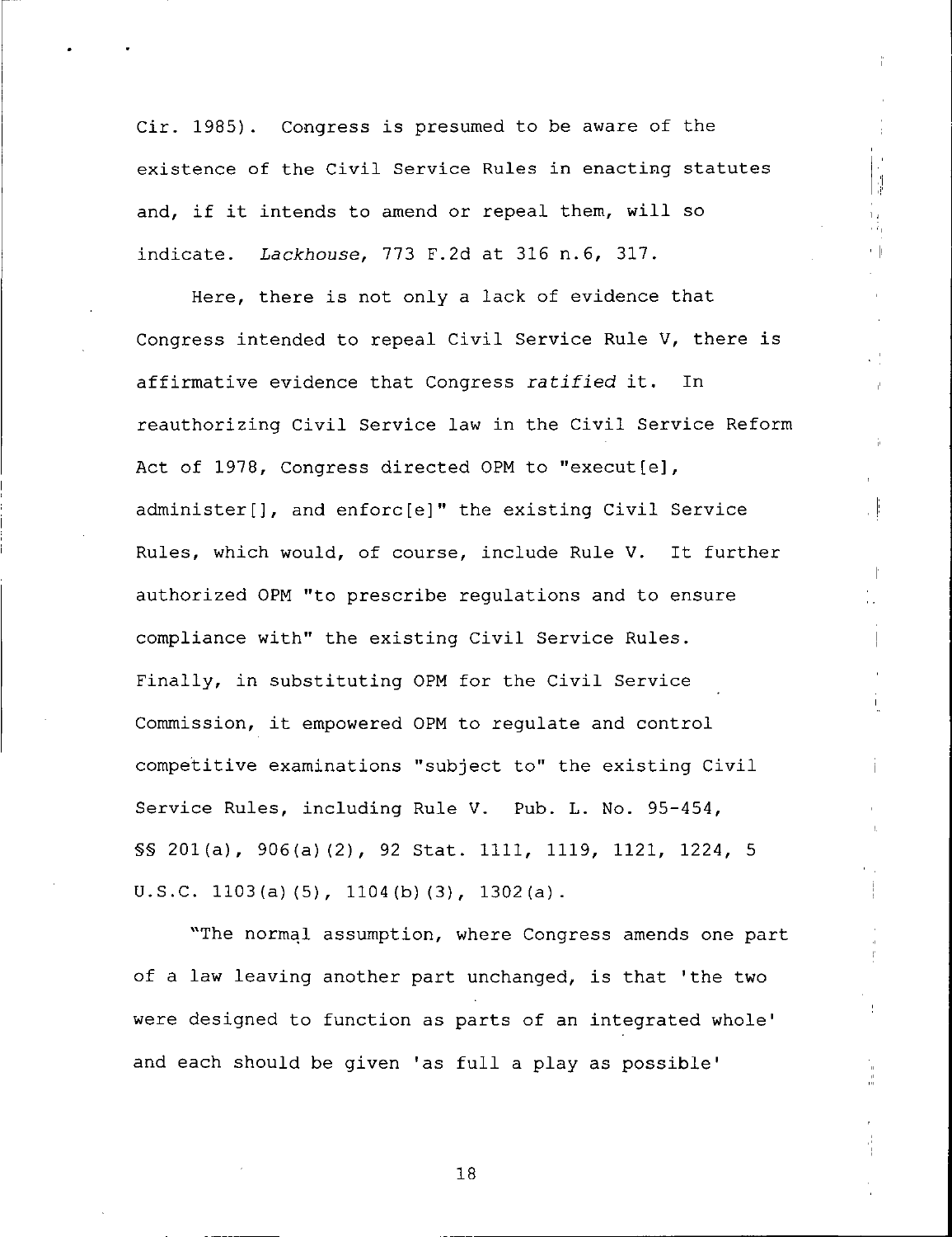. . . . It is elementary that repeals by implication are not favored and are permitted only to the extent of clear repugnancy ... . Neither chapter ... is without function nor meaningless in light of the other. They function well as alternative procedures." Lovshin v. Dep't of the Wavy, 767 F.2d 826, 842 (Fed. Cir. 1985) (quoting Markham v. Cabell, 326 U.S. 404, 411 (1945) and citing Georgia v. Pa. R.R. Co., 324 U.S. 439, 456-57 (1945)). By analogy to Lovshin, the restriction on 0PM's authority suggested in the Board's question "is a limitation of sweeping proportions ... . If Congress intended such a major change, one would expect a clear statutory provision or at least a single specific statement by Congress to the effect that" suitability actions could no longer be used for removal actions. See Lovshin, 767 F.2d at 840 (citing St. Paul Fire & Marine Ins. Co. v. Barry, 438 U.S. 531, 550 (1978)); accord, Lackhouse, 773 F.2d at 316 n.6, 317.

 $\cdot \vert$ 

ė

Thus, the notion that 0PM's suitability regulations have carved out some exception to Chapter 75, is misguided. The suitability removal process is based on an independent authority that Congress intended would continue to exist alongside the process established in Chapter 75 for agencyinitiated adverse actions.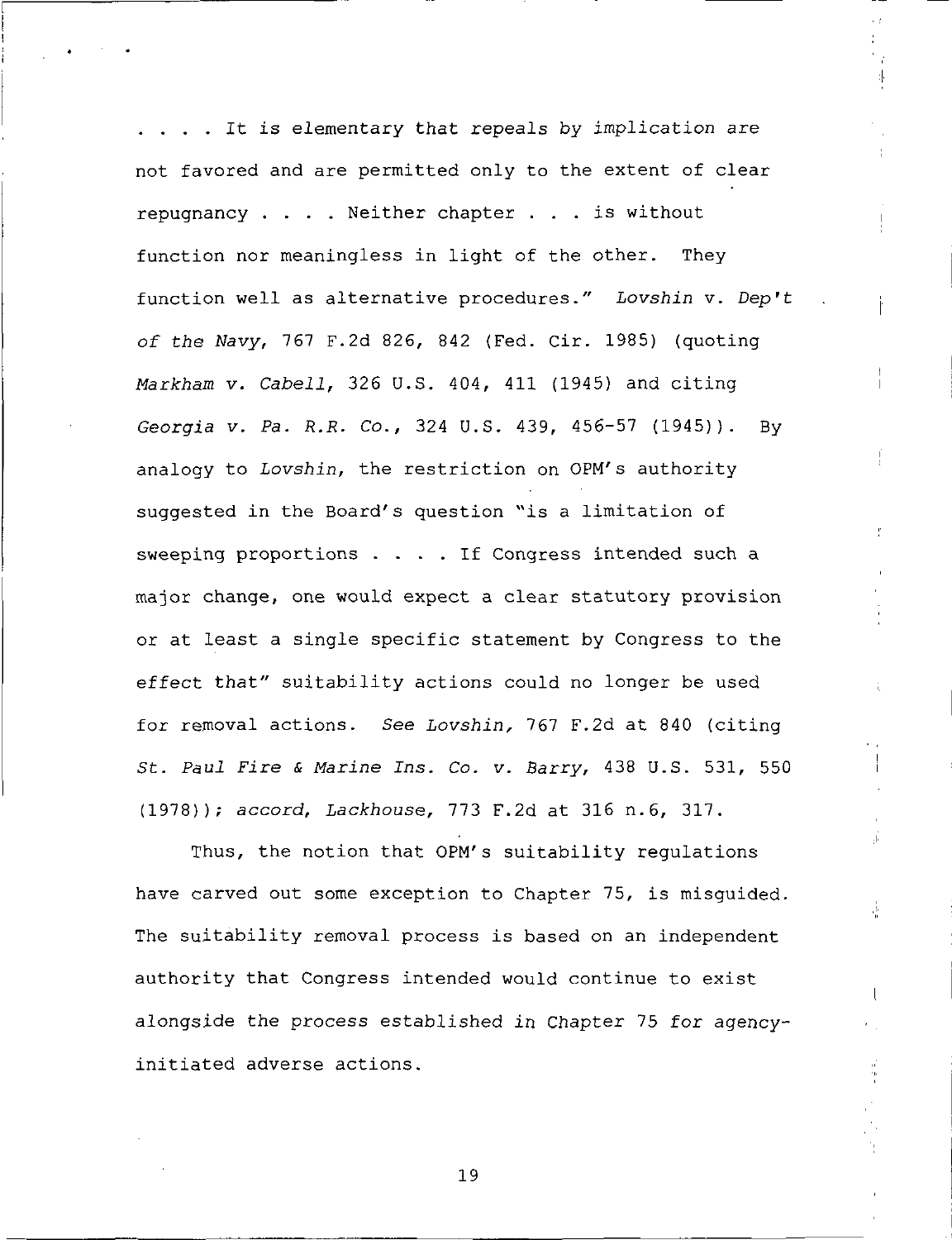The Federal Circuit's en bane decision in Lovshin provides firm support for this conclusion. In that case, the Federal Circuit held that the Board was not required to use Chapter 43's procedures to adjudicate an adverse action based on poor performance that the agency chose to bring under Chapter 75. It noted that "Chapters 43 and 75 establish separate procedural mechanisms, both of which can be used to obtain the objectives Congress sought in enacting the CSRA" and that "there is no necessary conflict in utilizing both chapters for such actions." Lovshin, 767 F.2d at 829. The Court reasoned that "[w]hichever action an agency chooses to pursue, it will have to comply with the procedural requirements of that Chapter." Thus, "[i]f an agency sees some advantage in pursuing performance-based action under Chapter 75, it is not inconsistent with the Act so long as the agency meets the higher burden of proofand the more difficult standard of demonstrating that the action will promote "efficiency of the service'." 767 F.2d at 837, favorably quoting Wells v. Harris, 1 M.S.P.R. 208, 249 (1979), modified in part, Gende v. Dep't of Justice, 23 M.S.P.R. 604, 610 (1984), overruled in part, 767 F.2dat 843 ) (internal quotations omitted).

Thus, as in Lovshin, the Board's suggestion here that a suitability action must be adjudicated as an adverse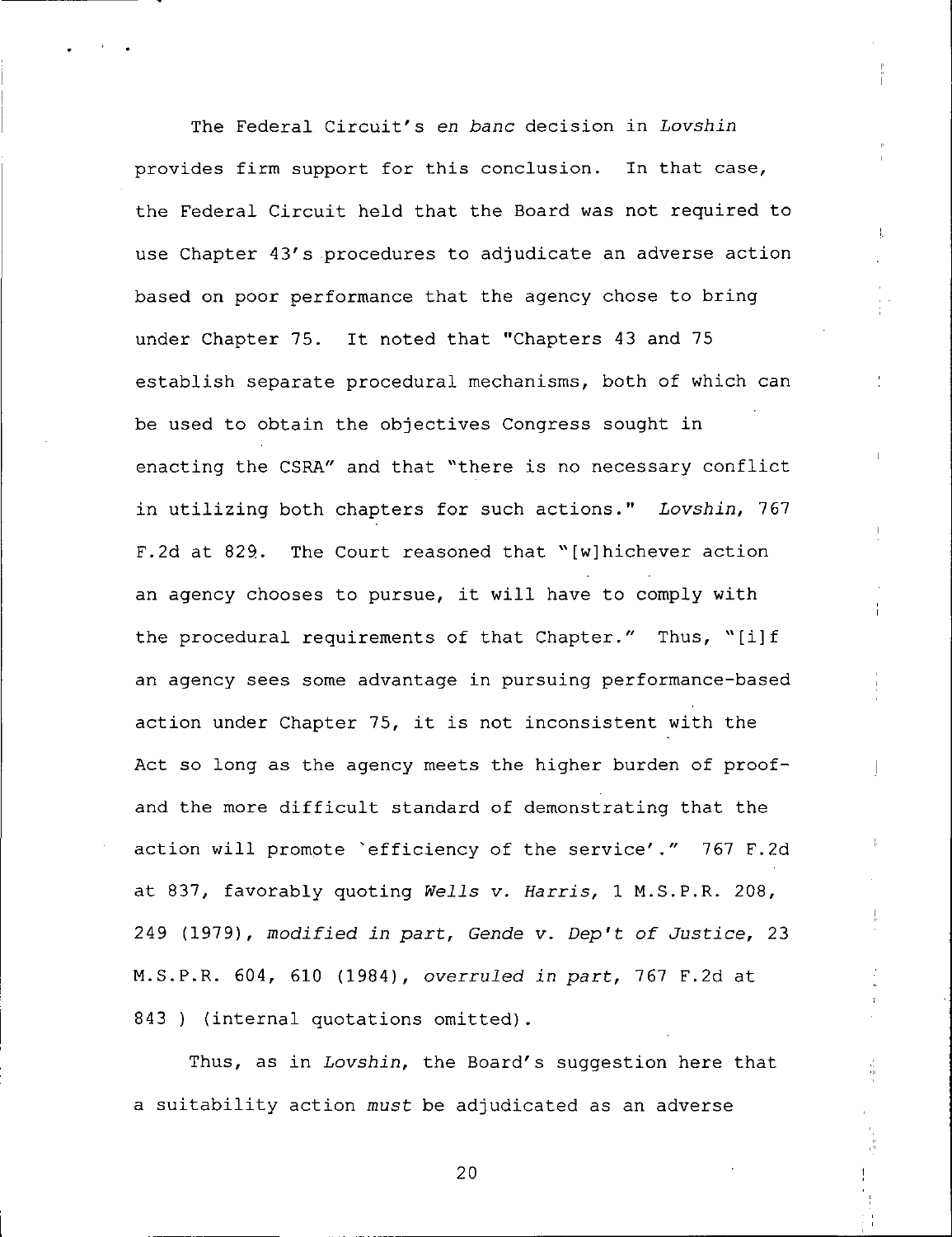action, would "read into Chapter 75 a limitation which Congress expressed nowhere in the statute itself or in the legislative history." Lovshin, 767 F.2d at 840. It would be similarly "a limitation of sweeping proportions," given the fact that the Board has never purported to adjudicate suitability appeals as adverse action appeals. Id. at 840.

計量

 $\frac{d}{dt}$ 

There is no merit to the Board's suggestion that the reasoning of Lovshin might not apply to suitability removal actions because there is "no statutory provision that would preclude a removal action ostensibly taken under 5 C.F.R. part 731 from being adjudicated under chapter 75 standards." Aguzie, 112 M.S.P.R. at 278 n.2. First, this observation fails to take cognizance of the independent statutory and regulatory bases that exist for OPM-directed suitability removals, which do, in fact, explicitly preclude the use of Chapter 75 standards for such suitability removals. But more to the point, even if it were possible to bring an OPM-initiated suitability removal action under Chapter 75 (because there was no statutory bar to doing so), the primary point of Lovshin is that where there exists a choice of adjudicatory procedures, it is upto the agency initiating the action to decide which one to follow. Under Lovshin, so long as the employee subject to Part 731 action receives all of the procedural protections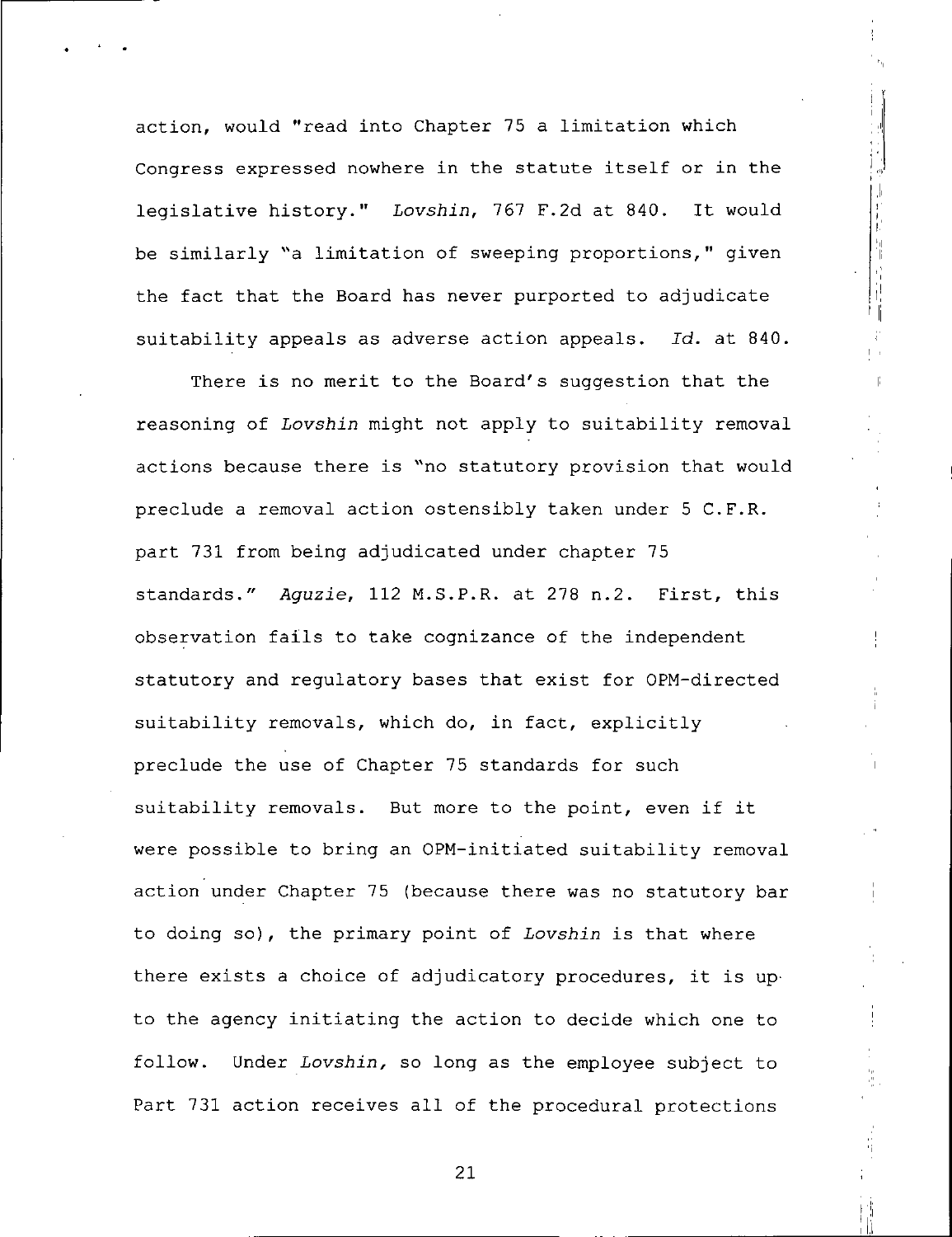applicable to that type of action, the Board has no authority to require that it be adjudicated under Chapter 75.

 $\mathbb{H}^+$ Ìť. H)

Finally, in that regard, it bears noting that  $-$  on balance - Part 731 procedures are neither more nor less favorable to the employee than those provided by Chapter 75. Instead they are simply different because the underlying actions themselves are different. To be sure, in Chapter 75 appeals the Board has limited authority, under Douglas v. Veterans Administration, 5 M.S.P.R. 280 (1981), to mitigate a penalty. Yet in a suitability action the Board may weigh some of the same or similar factors prescribed by 5 C.F.R. § 731.202(c) that 0PM deems pertinent to the action and relies on, such as whether the employee has been rehabilitated. It considers such factors as part of the merits of the suitability action {rather than as a penalty mitigating factor). See Folio v. Dep't of Homeland Sec., 402 F. 3d 1350, 1353-55 (Fed. Cir. 2005).

Further, under Chapter 75 an agency may take an adverse action against one of its employees for almost any type of misconduct, provided that there is a nexus between the conduct and the efficiency of the service. Under the suitability regulations, however, 0PM not only is limited by the substantive standard to "protect the integrity or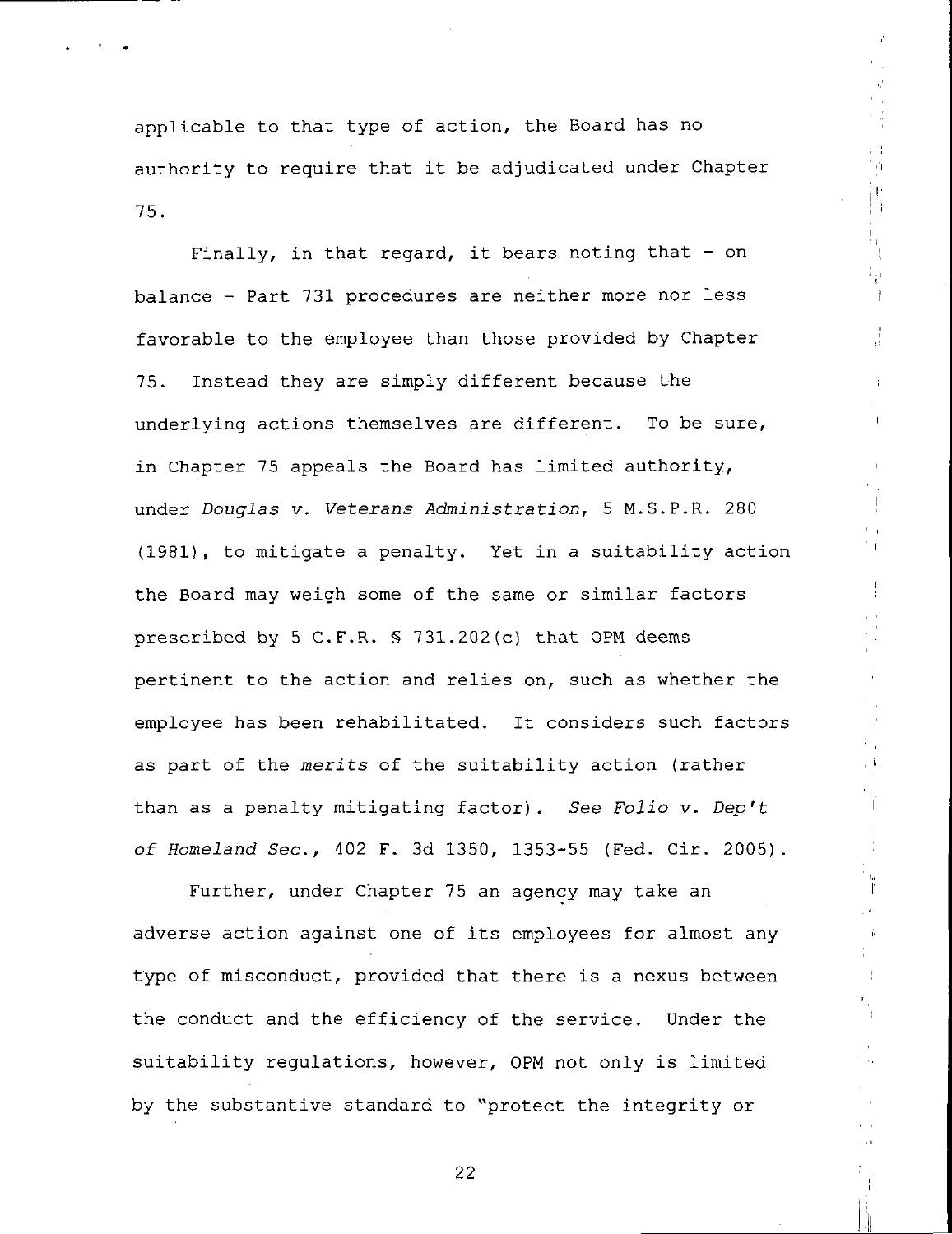promote the efficiency of the service," but is permitted to take action and to prove facts underlying that action only for conduct specifically set forth in 5 C.F.R.

 $$731.202(b).$ 

# D. Under Civil Service Rule V, a Directed Removal Cannot be an Adverse Action, Because it is Not Initiated by the Employing Agency and Cannot be Mitigated

Finally, in suggesting that 0PM's regulations have the effect of carving out an exception to the Board Chapter 75 jurisdiction, the Board has failed to appreciate that suitability procedures and adverse action procedures serve distinct purposes under Civil Service law.

As described in detail above, OPM is the agency charged with enforcing suitability requirements. Where OPM directs the removal of an employee under Civil Service Rule V, the employing agency has no alternative, because it is in receipt of a lawful order with which it "shall comply." 5 C.F.R. § 5.3(b). The employing agency's responsibility, when in receipt of an order to remove its employee, is ministerial, and is not based on its own determination that the employee's removal promotes the efficiency of the service.

For these reasons, it would make little sense to have an employing agency that did not take any suitability

( ) #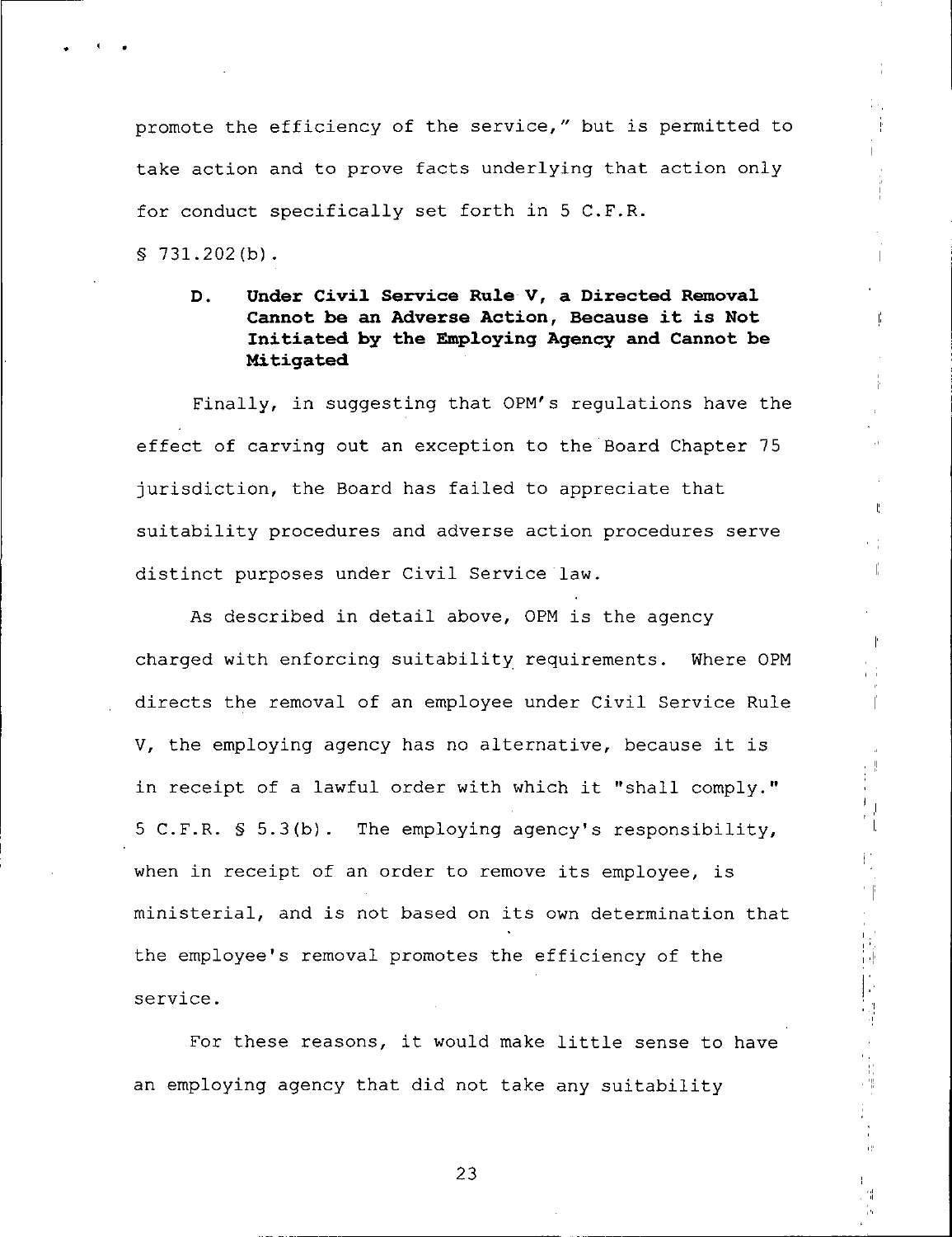action against an employee {and may not have wished to take any action) serve as a party respondent, as would be required under Chapter 75. The result would be to hold the agency responsible for defending an action it did not take, under authority and standards not bestowed upon the agency by law, and holding the agency liable if it does not prevail.

 $\mathfrak{f}$ 

ρŴ ήf.

 $\parallel$ 

 $\mathbf{L}$ 

Ϋ́

ak.

Ŧ

Similarly, if an employing agency takes an adverse action, "penalty determinations are 'judgment calls' within the discretion of the employing agency," as "'the employing (and not the reviewing) agency is in the best position to judge the impact of employee misconduct upon the operations of the agency.'" Lachance v. Devall, 178 F.3d 1246, 1251 (Fed. Cir. 1999) (quoting Beard v. Gen. Serv. Admin., 801 F.2d 1318, 1321-22 (Fed. Cir. 1986)). By contrast, in directing an employee's removal, 0PM gives an employing agency no discretion to tailor a penalty to the agency's unique operational circumstances. Rather, the agency must remove its employee or face sanctions; 0PM may certify the Agency's failure to remove the employee to the Comptroller General, and the employee is not entitled to be paid. Civil Service Rule V, 5 C.F.R. § 5.3(c). Moreover, OPM's implementing regulation in 5 C.F.R. § 731.203 (a) provides the employing agency no alternative "penalty" that is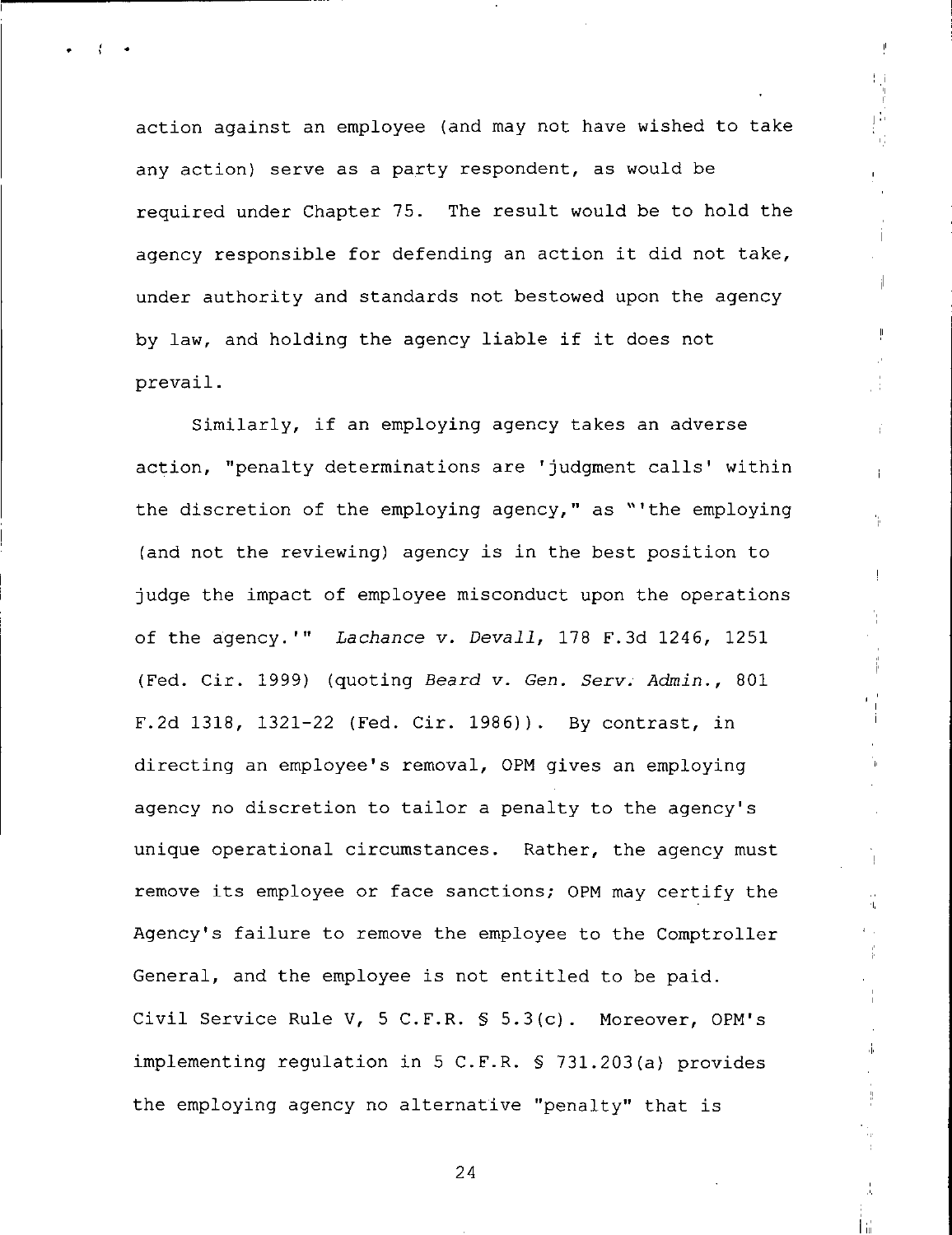consistent with continued employment; the only other suitability actions prescribed by regulation serve to prevent the employment of a disqualified applicant or employee following his nonselection or removal. See 5 C.F.R. §§ 731.203(a)(1), (3), (4) (authorizing cancellation of eligibilities on registers and certificates, cancellation of reinstatement eligibilities, and debarments from examination and appointment).

 $\frac{1}{10}$ 

Ŋ

Just as Civil Service Rule V recognizes that OPM's interest as a regulatory enforcement agency does not necessarily correspond with the employing agency's management interest, 0PM's suitability regulations likewise reflect the distinction between 0PM's and the employing agency's interest by giving the employing agency an opportunity to respond in opposition to suitability charges brought by 0PM. 5 C.F.R. § 731.303{b). The Board's suggestion — that OPM-initiated suitability appeals must be adjudicated under Chapter 75 — obliterates these distinctions, and should not be adopted.

## E. The Remedies of Debarment and Cancellation of Eligibilities Would Not Be Available Under Chapter 75

The Board's second question concerned whether debarment and cancellation of eligibilities would be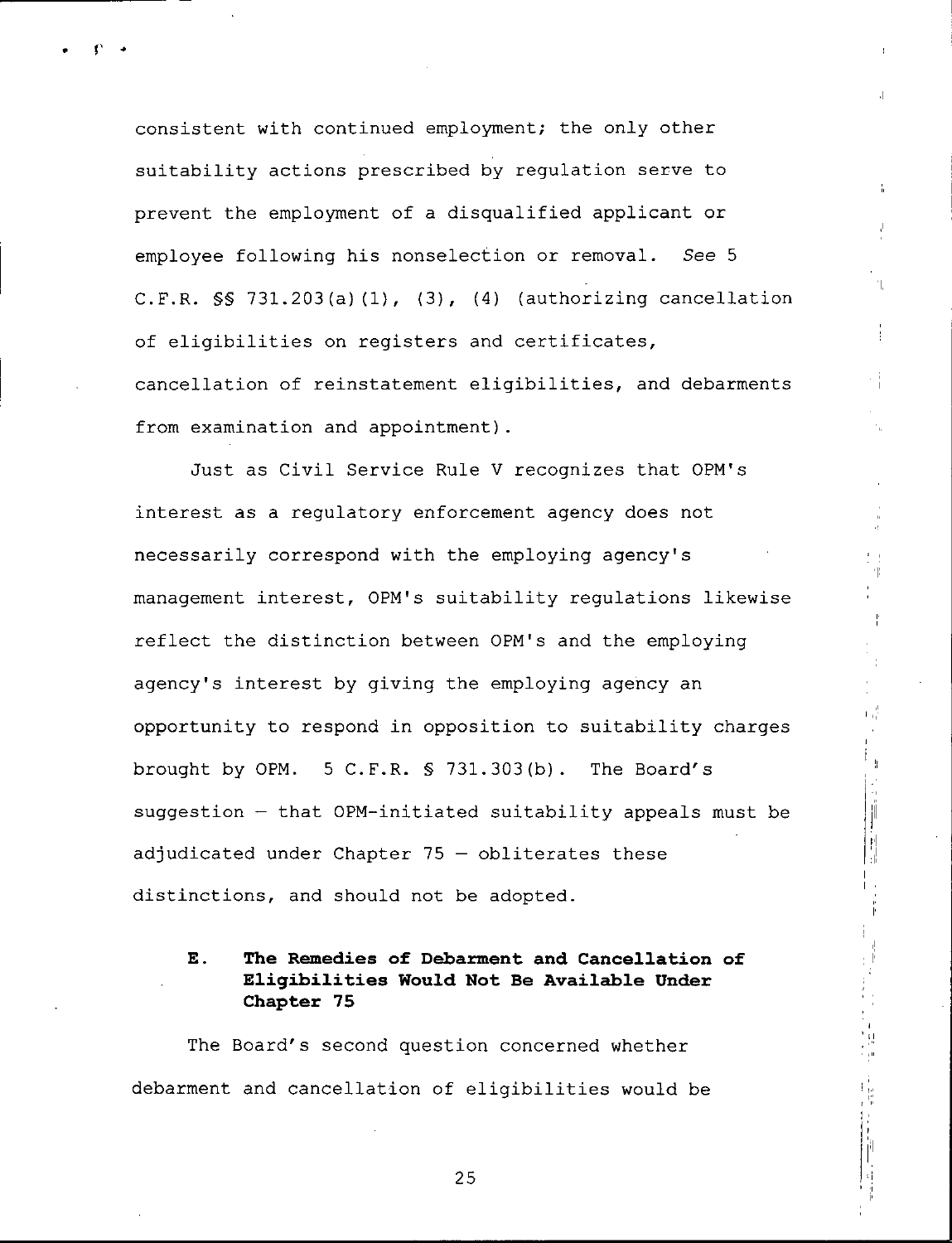available if it adjudicated OPM-initiated suitability actions under Chapter 75. The Board has authority to adjudicate debarment and cancellation of eligibilities only because 0PM has conferred jurisdiction upon it to do so under Part 731. If the Board deems this case to be a Chapter 75 action, of course, it may not reach issues not reposed in it under Chapter 75.

As noted infra, OPM's suitability regulations give the Board appellate jurisdiction over 0PM's final action in a suitability case so that the Board may review the appropriateness of the underlying disqualification. 0PM's regulations do not allow the Board to review the appropriateness of the choice of removal rather than some other suitability action. OPM's exercise of discretion to take multiple examination-related suitability actions in concert with a directed removal does not thereby create a multiplicity of appealable claims.

### CONCLUSION

For the reasons stated in this brief, an individual removed under Civil Service Rule V and 5 C.F.R. Part 731 is entitled to appeal his removal under Part 731, and may not appeal his removal under 5 U.S.C. § 7513{d). The Board must review whether an unfavorable suitability determination is supported by preponderant evidence under